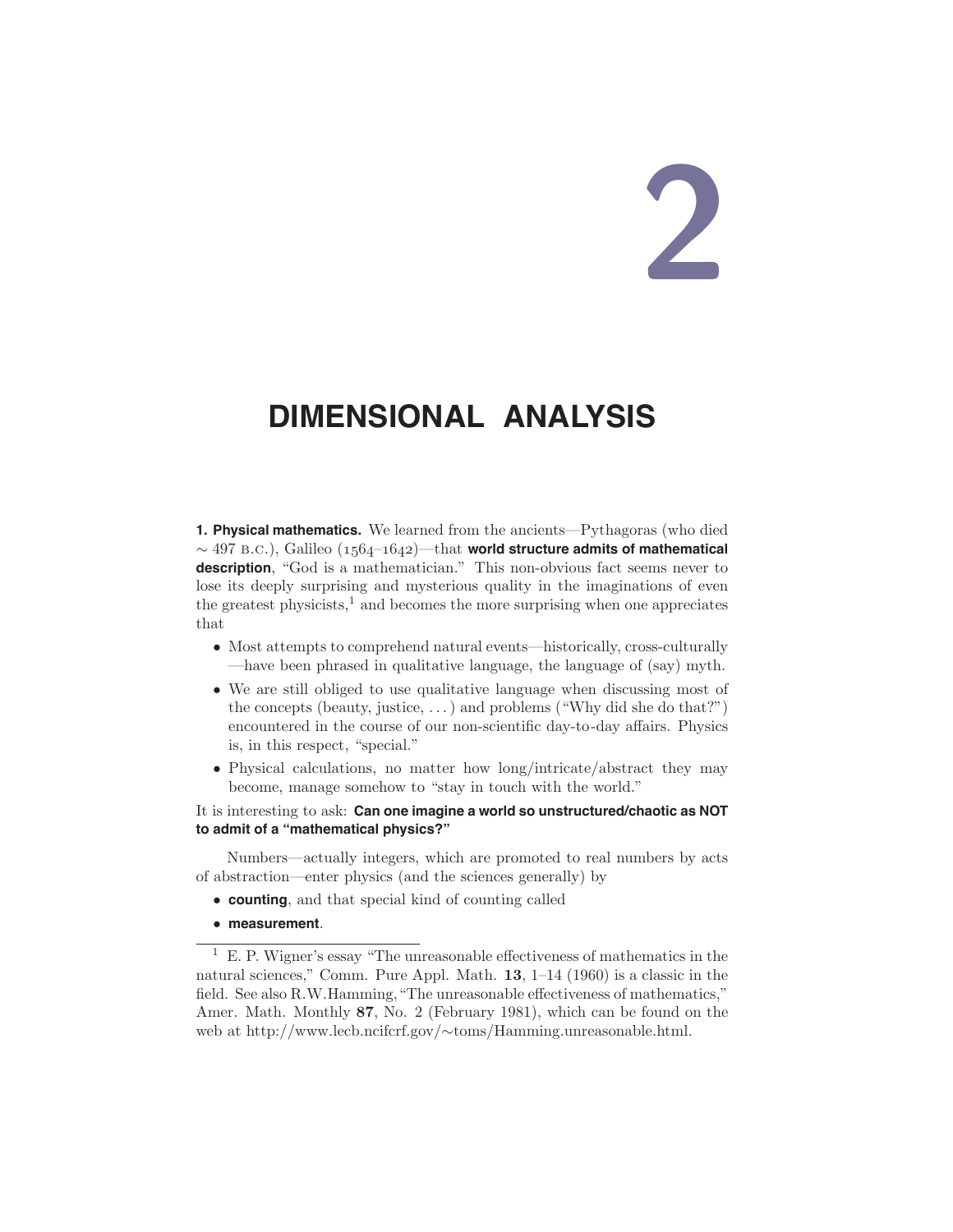Interesting subtleties aside, it is, I think, the role assigned to measurement intruments that distinguishes the physical sciences from all other branches of knowledge—among them philosophy and mathematics itself. It was historically the search for patterns among physically generated numbers that inspired the invention of much fundamental mathematics. But by the beginning of the 19<sup>th</sup> Century it had become clear that mathematics is an autonomous subject, related to but unconstrained by contingent world-structure. Thus arose the distinction between pure and applied mathematics. Physicists—when not acting as instrument builders, dreamers*...*—are applied mathematicians, mathematical model makers.

It is useful to attempt to clarify the pure/applied distinction. When a (pure) mathematician writes

$$
f(x, \ddot{x}; m, k) \equiv m\ddot{x} + kx = 0
$$

he has described precisely a problem that lives only in his mind, the problem that he proposes to discuss. But when a physicist writes that same equation he has described precisely only how he proposes to model the (approximate!) behavior of a class of objectively real physical systems. For the physicist (but not for the mathematician) the variables  $(x, t)$  and the parameters  $(m, k)$  are considered to have objective referents; i.e., to have number values derived from acts of measurement. This circumstance gives the physicist a kind of "heuristic advantage" which is denied the pure mathematician, and which it will be my primary objective here to describe.

**2. Measurement: units & dimensionality.** For the simple purposes at hand it will be sufficient to consider by way of illustration the measurement of **length**. Similar remarks pertain, with interesting variations, to the measurement of mass/time/temperature*...* indeed, to all the variables/parameters that enter properly into physics, though it is not clear that they pertain with the same force to some of the variables ("propensities") contemplated by economists and psychologists.

Physics is circular. Before we can undertake the measurement of  $(say)$ length we must have some preliminary sense—however informal/tentative—of

- 1) what the concept in question (distance between two points) "means"
- 2) what operations can sensibly (which is to say: consistently with a physics yet to be invented!) relate to its "measurement."

Those bridges crossed (and they have from time to time to be reexamined), we

- 1) pick (arbitrarily/conveniently) a reproducible **"standard instance" of the concept in question** (inscribe two marks on a stable bar, these defining our **unit** of length) and
- 2) proceed operationally to **quantify natural instances of the concept by stating "how many times they contain the unit**.**"** I need not describe how one uses a meter stick, but point out that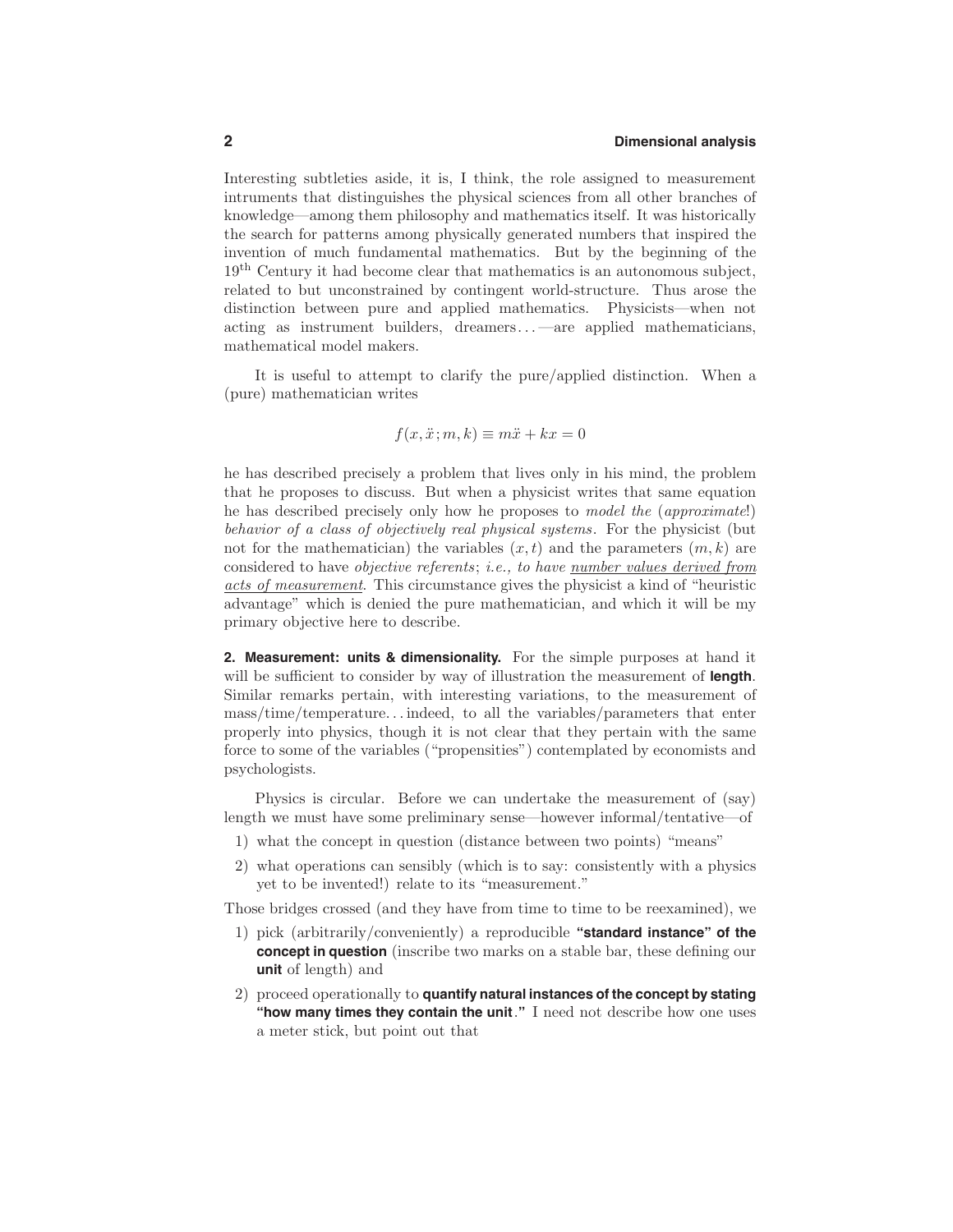# **Units & dimensionality 3**

- a) we proceed on the (usually tacit) assumption that meter sticks do not change their defining properties when transported from one spacetime region to another;
- b) meter sticks differ profoundly from (say) clocks and thermometers, for one cannot "lay temporal (or thermal) intervals side by side" as one can and does lay a meter stick beside the object whose length one wants to measure;
- c) to measure very short or very long spatial intervals one can/does not use a meter stick: the concept of length (which in well-established practice spans at least forty orders of magnitude) is quantified by a **spliced hierarchy of distinct operational procedures**.

Preceding remarks may serve to establish this point: metrology lives at the frontiers of both technology and philosophy. It may, at first blush, seem dull, but it is definitely not trivial. A science can be no more secure than its metrological foundations.

When we say that "the distance from A to B is about *x*" we mean that

- 1) we imagine there to exist a "true distance" having "the nature of a length," i.e., the **dimensionality** of length;
- 2) measurement has or would yield the value

*x* length units

where *x* is a real number, known only to within some **observational error**  $\Delta x$  (which may be irreducible-in-principle).

When we wish to indicate the dimensionality (as opposed to the numerical value) of x we write  $[x]$ : thus

$$
[x] = \text{length}
$$

It is clear that **units and dimensionality are quite distinct concepts**, not to be confused, certainly not interchangable. There are, as will emerge, subtle senses in which the concept of dimensionality is convention-dependent, but the conventionality of the unit is obvious/manifest. This is a circumstance unaffected by the fact that **mature physics supplies certain "natural" units** —thus

> $c =$  natural unit of velocity  $e$  = natural unit of electric charge  $\hbar$  = natural unit of action . . .

—but these are seldom natural in the sense "most convenient for practical work."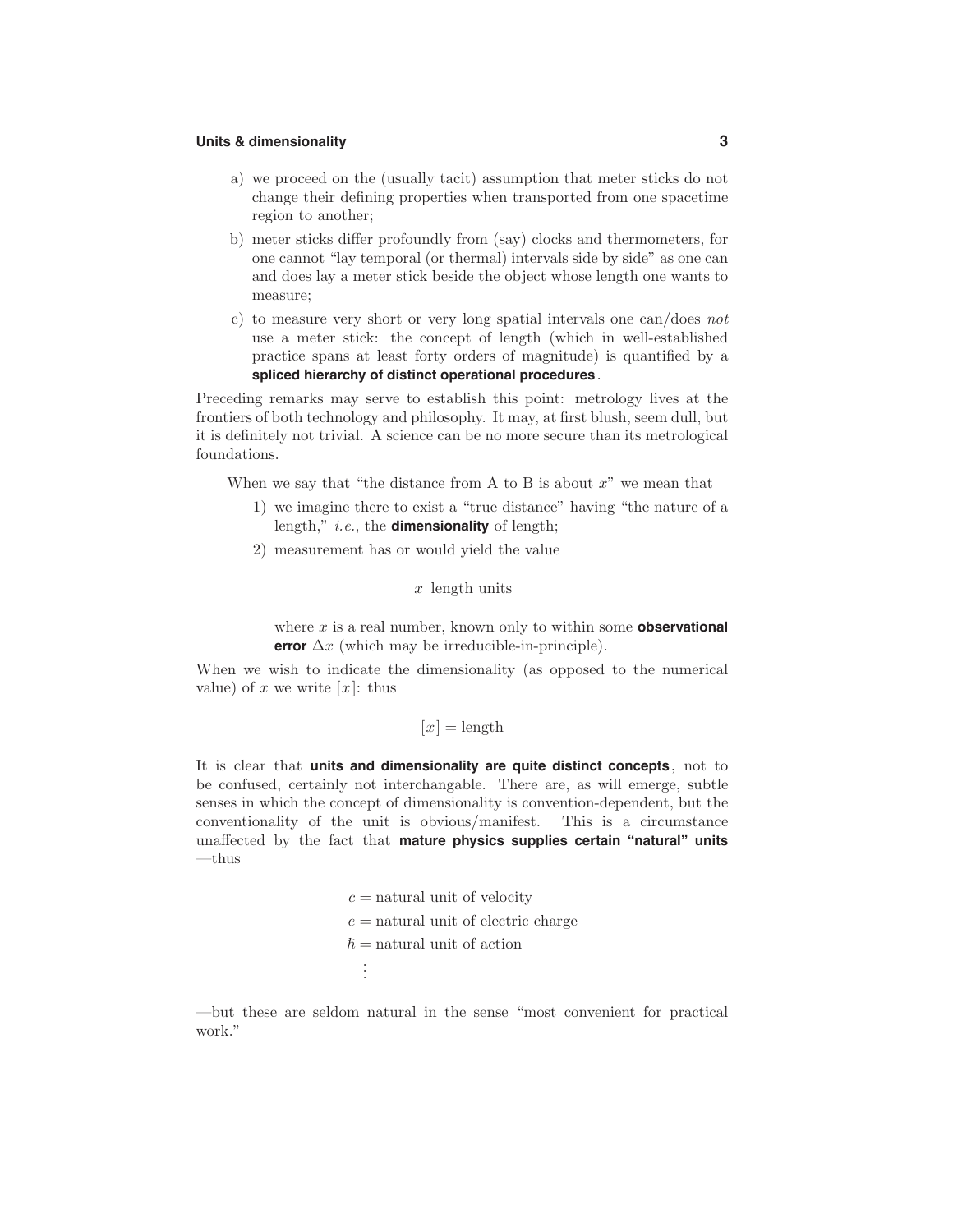**3. Dimensional interrelationships.** Expansion of the phenomenological scope of our physics tends to increase the number of what we may initially suppose to be independently dimensioned physical concepts (each measured in its own units), while the discovery of a (deep) physical law serves often to decrease the number of independently dimensional concepts, and to establish numerical interrelationships within our system of units. By way of clarification*...*

Suppose that—experts in length-measurement that we are—we expand our physics to include the concept of area. We measure lengths in (say) **centimeters**, but the new concept (area) requires the introduction of a corresponding new unit: we adopt (say) the **acre**. "Research" shows that the area *A* of any rectangle (sides of lengths *x* and *y*) can be described

$$
A=\frac{1}{40468564}xy
$$

This statement is, however, unacceptable as a statement of "natural law" because its **validity is contingent upon a convention** (choice of units). To avoid this formal defect we write (with *A* in acres, *x* and *y* in centimeters)

$$
A = kxy
$$
\n
$$
k = \frac{1}{40468564} \text{ acres/centimeter}^2
$$
\n
$$
[k] = \text{area/length}^2
$$
\n(2)

The point is that (1) captures—in a convention-independent manner—the **structure of the functional relationship** among *A*, *x* and *y*. It is evident that by unit-adjustment we could in particular arrange to have

 $k = 1$  (adjusted area unit)/(adjusted area unit)<sup>2</sup>

—this being a mere process-of-convenience that leaves (1) unchanged. Less evidently, we might insist that

 $k = 1$  is **dimensionless** 

which—by (2)—enforces

$$
[\text{area}] = [\text{length}]^2
$$

This is by nature a **dimensional interrrelation**, and means that we can discard as redundant our unit of area. The "composite nature of area" would, of course, be one of the central features of the "theory of area" which would be the final product of our "physical" research. If the above seems far-fetched and belabored, consider the following:

We are (let us suppose) interested in the dynamics of mass points. We discover the subject to be dominated by four key concepts—**mass, length, time, force**—which we quantify by introducing a corresponding quartet of units. Experimental research leads to the conclusion that

 $F = km\ddot{x}$ 

$$
k = \text{numeric} \cdot \frac{\text{(force unit)}}{\text{(mass unit)} (\text{length unit}) / (\text{time unit})^2}
$$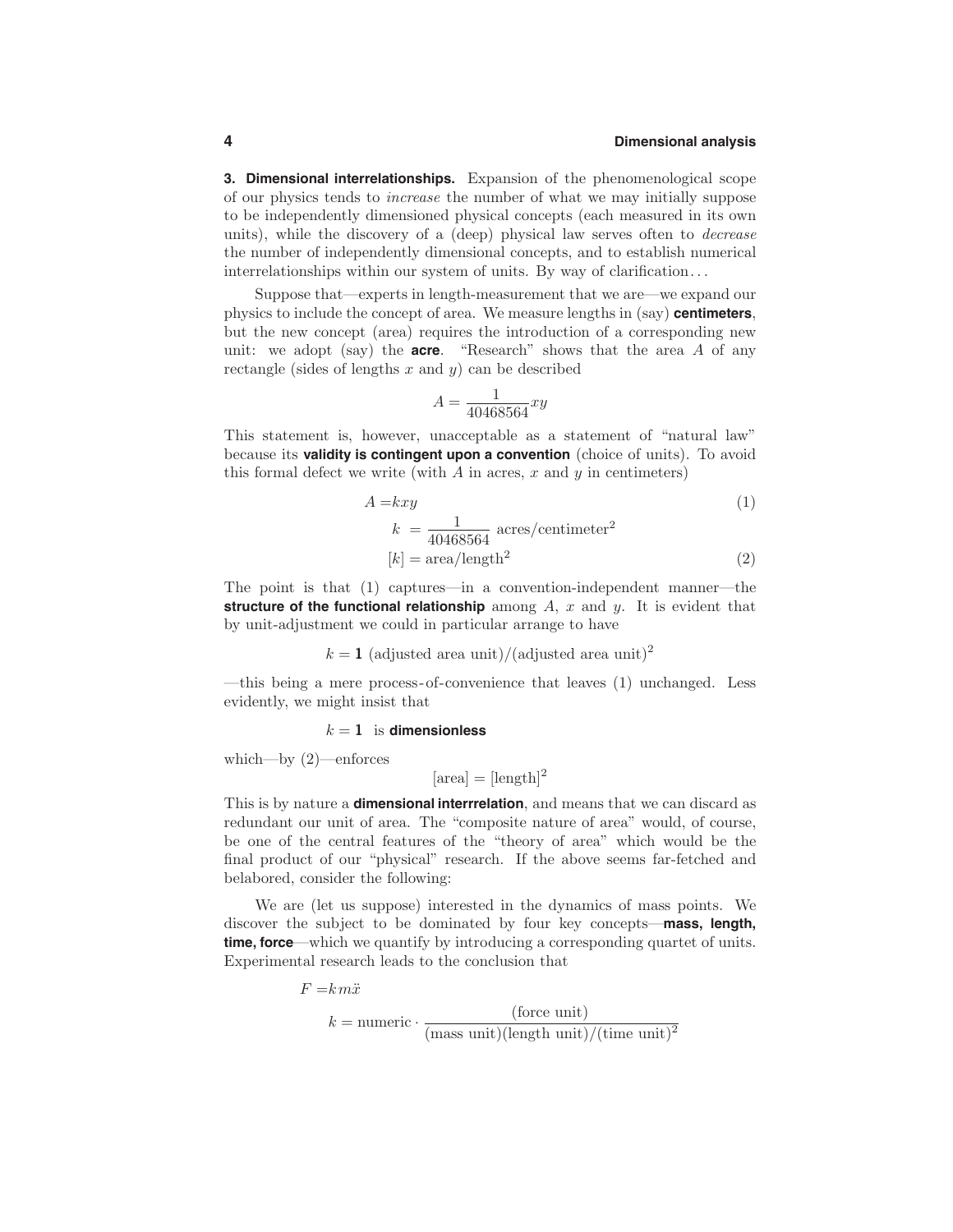# **Dimensional interrelationships 5**

We may interpret the observed **universality** of  $F = km\ddot{x}$  (*i.e.*, the fact that it is found to work with the same  $k$  for all forces  $F$  and all masses  $m$ ) as an invitation to set

$$
k = 1 \quad \text{(dimensionless)}
$$

Then

$$
F = m\ddot{x} \tag{3}
$$

gives

$$
[force] = [mass][length][time]^{-2}
$$
 (4)

and **one of our units has been rendered redundant**: this is standardly read as license to write

force unit = (mass unit)(length unit)/(time unit)<sup>2</sup> 
$$
(5)
$$

Suppose now that we expand our interest to include the dynamics of electrically charged particles. A new concept—**charge**—and a corresponding new unit enter the discussion. Experimentally

$$
F = k \frac{q_1 q_2}{r^2}
$$
  
\n
$$
k = \text{numeric} \cdot \frac{(\text{force unit})(\text{length unit})^2}{(\text{charge unit})^2}
$$
  
\n
$$
\equiv \frac{1}{4\pi\epsilon_0} = 8.99 \times 10^9 \text{(Newton)}(\text{meter})^2 / (\text{Coulomb})^2
$$
  
\n
$$
= \text{numeric} \cdot (\text{mass unit})(\text{length unit})^3 (\text{time unit})^{-2} (\text{charge unit})^{-2}
$$

Here again it becomes attractive to set

 $k = 1$  (dimensionless)

Coulomb's law then assumes the form

$$
F = \frac{q_1 q_2}{r^2} \tag{8}
$$

giving

$$
[\text{charge}] = [\text{force}]^{\frac{1}{2}} [\text{length}]
$$
  
= [mass]^{\frac{1}{2}} [\text{length}]^{\frac{3}{2}} [\text{time}]^{-1} (9)

and again one of our units (taken most naturally to be the charge unit) has been rendered redundant. This option gives rise to the so-called "electrostatic system of units." Engineers prefer, however, to regard charge as a dimensionally independent entity; *i.e.*, to live with  $(6)$  and  $(7)$ .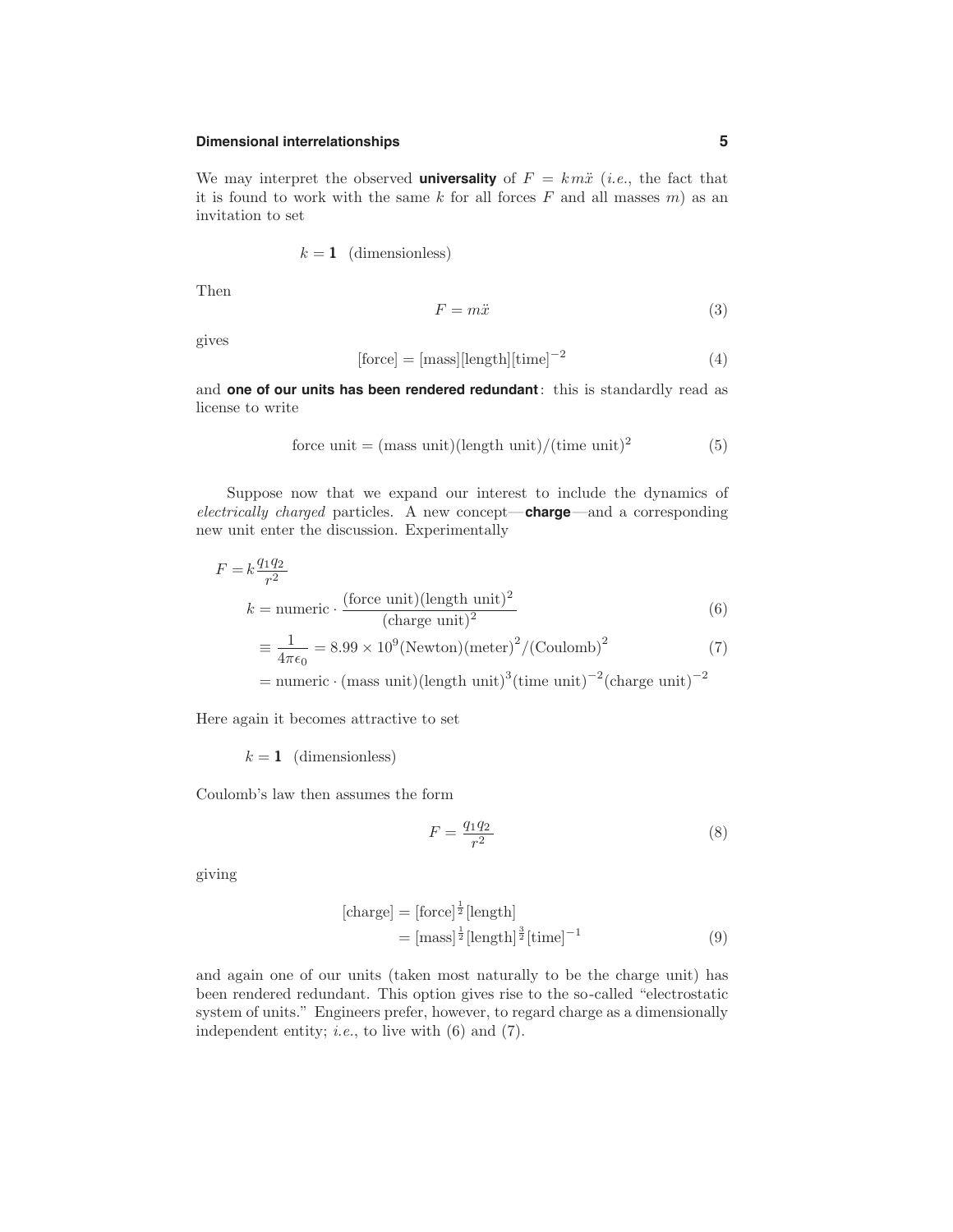Suppose now that we expand our sphere of interest once again, to embrace the gravitational interaction of material particles. We might expect a new concept—"**gravitational charge**"  $\mu$ —and a corresponding new unit to enter the picture. The essence of Newton's Universal Law of Gravitation resides in the two-part assertion that

$$
F_{\text{gravitation}} = K \frac{\mu_1 \mu_2}{r^2} \tag{10.1}
$$

$$
\mu = km \quad \text{with } k \text{ the same for all bodies, all materials} \tag{10.2}
$$

—assertions that when taken in combination yield the more commonly encountered form

$$
F_{\text{gravitation}} = G \frac{m_1 m_2}{r^2} \tag{11}
$$
\n
$$
G = Kk^2
$$

The discovered universality<sup>2</sup> of (10.2) entitles us to set  $k = 1$  (dimensionless);  $i.e.,$  to **identify the concepts of gravitational charge and inertial mass**.<sup>3</sup> Working from (11) one has

$$
G = \text{numeric} \cdot \frac{(\text{force unit})(\text{length unit})^2}{(\text{mass unit})^2}
$$
  
= 6.672 × 10<sup>-11</sup>(Newton)(meter)<sup>2</sup>/(kilogram)<sup>2</sup>  
= numeric · (mass unit)<sup>-1</sup>(length unit)<sup>3</sup>(time unit)<sup>-2</sup>

Were we to yield now to our recently acquired instinct we might attempt to set

$$
= 1 \ \ (\text{dimensionless})
$$

This, however, would require that the dimensions presently assigned to *G* be redistributed. Suppose we assume—arbitrarily—that that full responsibility is

$$
\kappa_{a/b} \equiv \frac{k_a}{k_b} = \frac{\mu_a/m_a}{\mu_b/m_b} = 1 \pm 10^{-2}
$$

Newton (1686) obtained  $\kappa_{a/b} = 1 \pm 10^{-3}$  from the physics of pendula, and by **1832** Bessel had obtained  $\kappa_{a/b} = 1 \pm 10^{-5}$  by a refinement of Newton's method. Such experiments are usually associated with the name of Baron Lórand von **Eötvös**, who in 1922 used a torsion balance technique to achieve  $\kappa_{a/b} = 1 \pm 10^{-8}$ . A lunar laser ranging experiment obtained  $\kappa_{a/b} = 1 \pm 10^{-12}$  in 1976, and by 2003 an astronomical technique had given  $\kappa_{a/b}^2 = 1 \pm 10^{-18}$ . This continuing experimental effort is motivated by the fact that the Principle of Equivalence (see below) is fundamental to general relativity.

<sup>3</sup> That  $m_{gravitational} \equiv m_{inertial}$  is the upshot of the **principle of equivalence**.

<sup>2</sup> Had Galileo actually performed the Leaning Tower experiment he would have been in position to assert, in about *1590*, that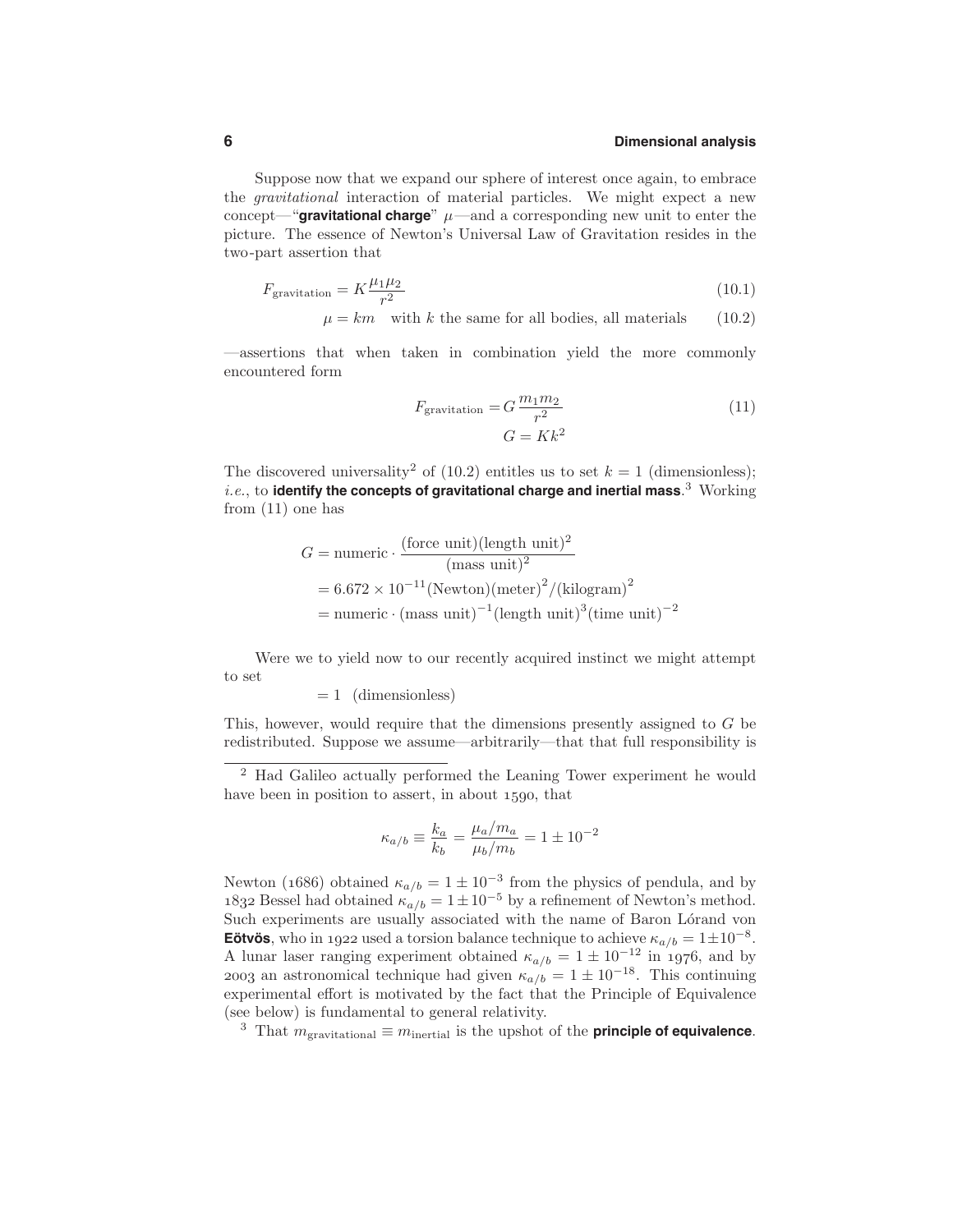# **Dimensional interrelationships 7**

to be assigned to [mass], and that [length] and [time] are to remain passive by-standers. If we insist that Newton's 2<sup>nd</sup> law is to retain its familiar design then

 $m \mapsto \tilde{m} = \alpha m$  enforces  $F \mapsto \tilde{F} = \alpha F$ 

This said, we observe that if we set  $\alpha = G$  then

$$
F = m\ddot{x} \quad \text{entails} \quad \tilde{F} = \tilde{m}\ddot{x}
$$

$$
F_{\text{gravitational}} = G \frac{m_1 m_2}{r^2} \quad \text{entails} \quad \tilde{F}_{\text{gravitational}} = \frac{\tilde{m}_1 \tilde{m}_2}{r^2}
$$

and the "gravitostatic mass"  $\tilde{m}$  becomes dimensionally redundant with [length] and [time]:

$$
[\text{gravitostatic mass}] = [\text{length}]^{3}[\text{time}]^{-2}
$$

This, however, is not standardly done*...* for, I suppose, some mix of the following (mainly practical) reasons:

- 1) It seems inappropriate to build gravitation into the foundations of our metrology since
	- a) gravitational forces are (relatively) so weak
	- b) gravitational effects are irrelevant to most of our physics.
- 2) While *F* and *m* can be measured by well established laboratory procedures,  $\tilde{F}$  and  $\tilde{m}$  cannot be.
- 3) *G* is known with insufficient precision to make the program described above metrologically sound
- 4) It could be argued—I would argue—that **constants of nature**

$$
\{G, \text{also } c, e, \hbar, \ldots\}
$$

are too important to be metrologically disguised, at least until physics has reached a point of higher maturity.

5) Mass is much too important/busy a concept to be assigned the awkward composite dimension stated above.

We conclude from the preceding discussion that in this dusty corner of physics one confronts—depending upon how much one knows about worldstructure—many options, and that whether one elects to exploit those options is a question settled on grounds partly utilitarian (the nature of the job at hand) and partly conventional. Definitions (density  $\equiv$  mass/volume, velocity  $\equiv$ length/time) lead trivially to concepts of composite dimension, and to dimensional interrelationships of a trivial nature. On the other hand, *physical laws*  $(F = ma, E = mc^2, E = hv, ...)$  to the extent that they are "deep/ fundamental—bring to light dimensional interrelationships that contain the element of surprise. All such interrelationships provide opportunities to contract the list of "primary dimensions (units)." The constants of Nature which remain explicit in our physical equations signal by-passed opportunities. The question **How many dimensions are primary?** (in the sense that from them can be assembled all others) has therefore a semi-conventional answer.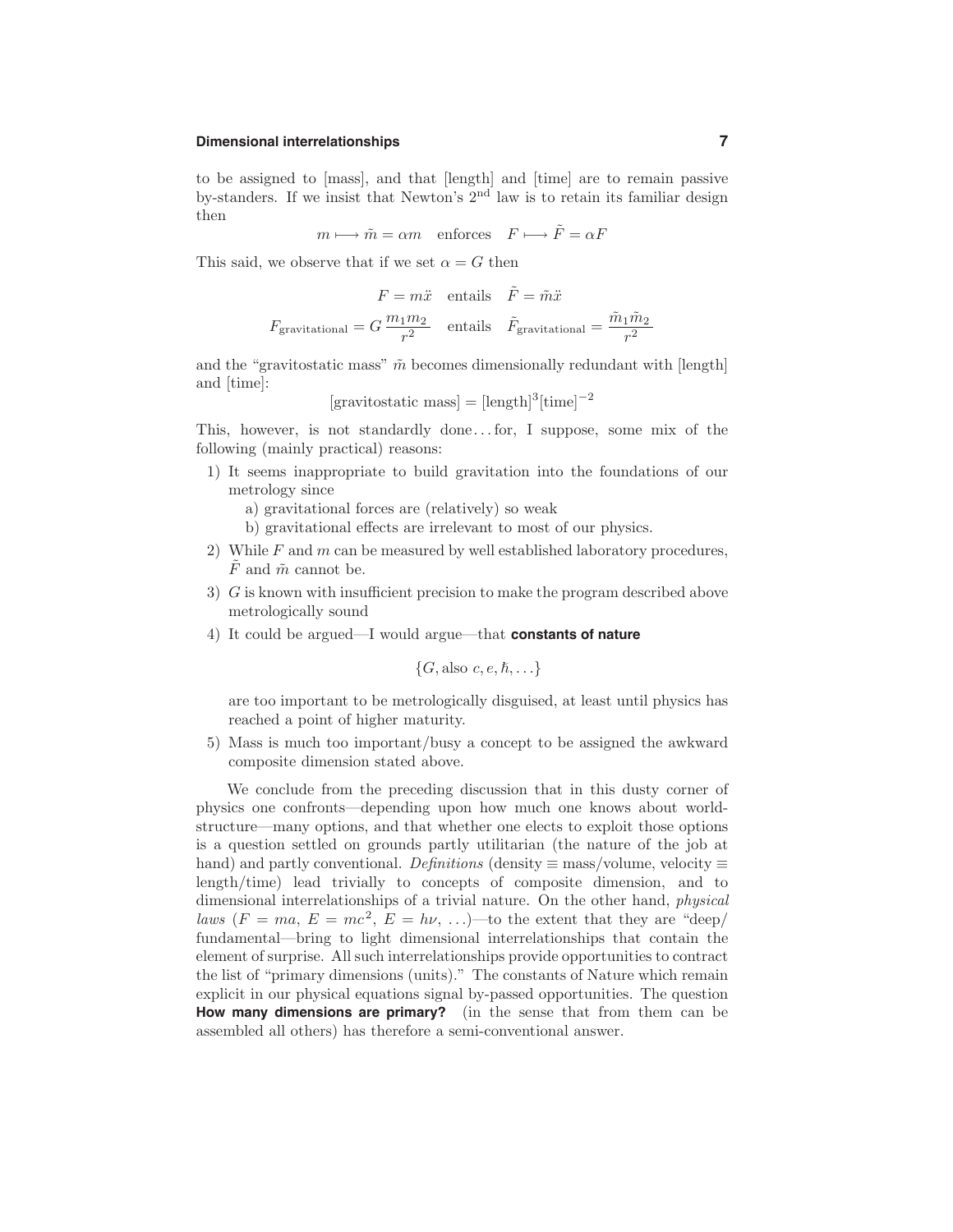So much for what might be called the "philosophical" aspects of our topic. I turn now to discussion of its practical ramifications.

**4. The principle of dimensional homogeneity.** If, in the interest of concreteness, we assume mass, length and time to be dimensionally primary then for any physical variable *X* we find that measurement supplies a datum of the form

$$
x \text{ (mass units)}^a \text{(length units)}^b \text{ (time units)}^c \tag{12}
$$

and to describe the evident dimensionality of *X* we write

$$
[X] = M^a L^b T^c \tag{13}
$$

Note that the meaning of (13) is independent of any particular choice of mass/ length/time units, but that the value of the numeric  $x$  that assigns measured value to *X* depends critically upon such choices. Suppose, for example, we were to **change units** as follows:

mass units = A new mass units  
length units = B new length units  
time units = C new time units\n
$$
\begin{cases}\n(14)\n\end{cases}
$$

where *A*, *B* and *C* are dimensionless numerics. The measured value of *X* then becomes

$$
\bar{x}
$$
 (new mass units)<sup>a</sup> (new length units)<sup>b</sup> (new time units)<sup>c</sup>

with

$$
\bar{x} = x A^a B^b C^c \tag{15}
$$

Suppose now that  $x_1, x_2, \ldots, x_n$  refer (relative to some prescribed system of units) to the measured values of a set of variables<sup>4</sup>  $X_1, X_2, \ldots, X_n$  that enter into the construction of some physical theory, and suppose further that

$$
y = f(x_1, x_2, \dots, x_n) \tag{16}
$$

describes a physical relationship—a "formula"—encountered within that theory. Write [ *Y* ] = *M<sup>a</sup>L<sup>b</sup> T<sup>c</sup>*

$$
\begin{aligned}\n[Y] &= M^a L^b T^c \\
[X_1] &= M^{a_1} L^{b_1} T^{c_1} \\
[X_2] &= M^{a_2} L^{b_2} T^{c_2} \\
&\vdots \\
[X_n] &= M^{a_n} L^{b_n} T^{c_n}\n\end{aligned}\n\tag{17}
$$

<sup>4</sup> By "variables" I here mean "parameters, variables, derivatives of variables with respect to variables, natural constants, etc."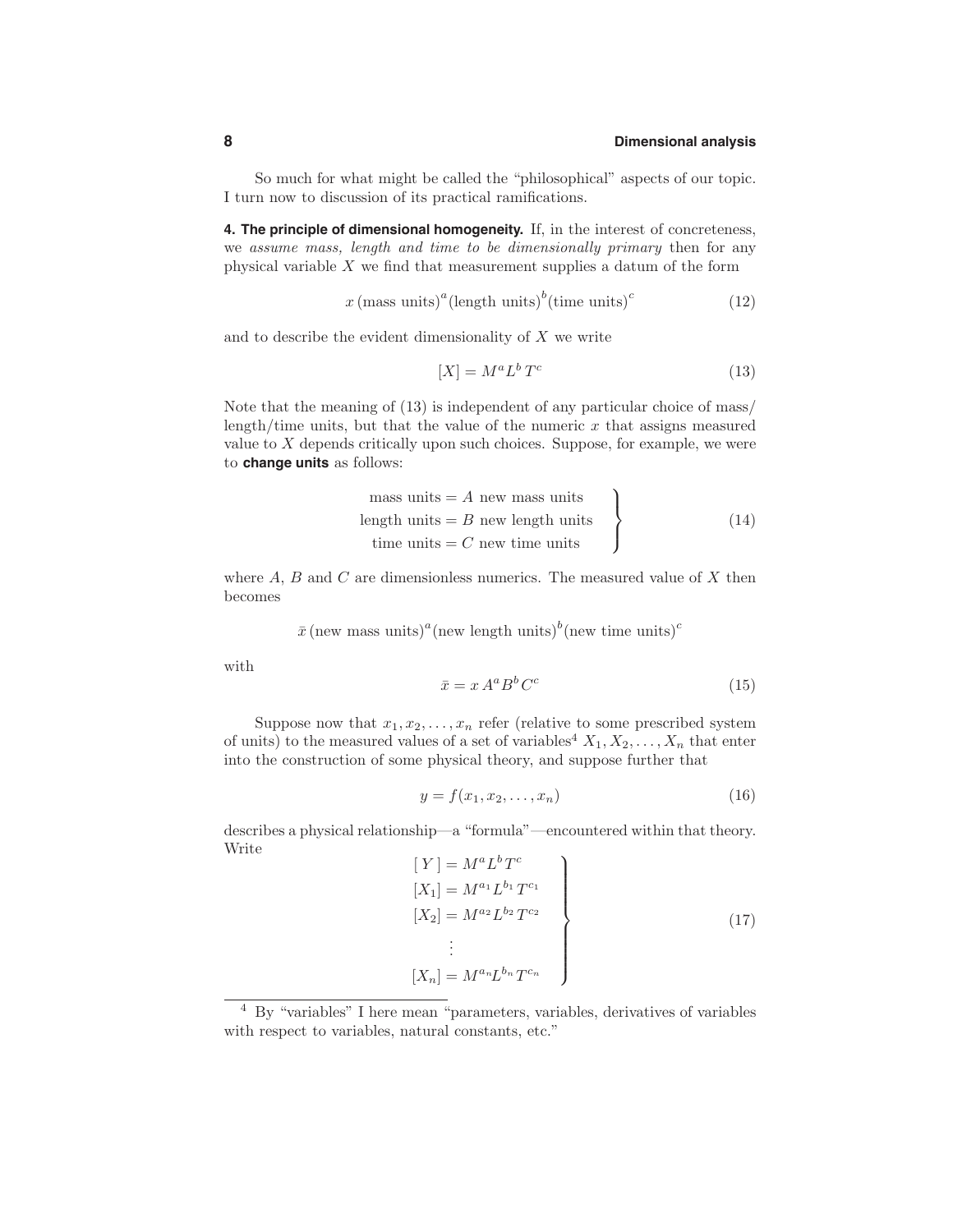# **Simplest elements of dimensional analysis 9**

It follows by (15) that a change of units (14) induces

$$
y \longmapsto \bar{y} = y A^a B^b C^c \equiv K y
$$
  
\n
$$
x_1 \longmapsto \bar{x}_1 = x_1 A^{a_1} B^{b_1} C^{c_1} \equiv K_1 x_1
$$
  
\n
$$
x_2 \longmapsto \bar{x}_2 = x_2 A^{a_2} B^{b_2} C^{c_2} \equiv K_2 x_2
$$
  
\n
$$
\vdots
$$
  
\n
$$
x_n \longmapsto \bar{x}_n = x_n A^{a_n} B^{b_n} C^{c_n} \equiv K_n x_n
$$
\n(18)

Equations (18) describe what happens when we exercise our option to modify our metrological conventions. It is clear that statements—such as (16)—which refer to world-structure **must be stable under (18)**:

$$
y = f(x_1, x_2, \dots, x_n) \iff \bar{y} = f(\bar{x}_1, \bar{x}_2, \dots, \bar{x}_n)
$$

This entails that

$$
Kf(x_1, x_2, \dots, x_n) = f(K_1x_1, K_2x_2, \dots, K_nx_n)
$$
\n(19)

must have the status of an **identity** in the variables  $\{x_1, x_2, \ldots, x_n, A, B, C\}$ . Not all functions  $f(\bullet)$  have this property. Those which do are said to be **dimensionally homogeneous**. The

> PRINCIPLE OF DIMENSIONAL HOMOGENEITY asserts that  $only$ functions *f*(•) that are dimensionally homogeneous can figure properly in our physics.

The principle derives its power and importance from the facts that it restricts the class of physically acceptable  $f(\bullet)$ -functions, provides a valuable check on the accuracy/plausibility of conjectured physical functions and often permits one to guess the form of physical functions even in advance of the development of a detailed theoretical account of the phenomenon in question. In this respect the principle of dimensional homogeneity resembles (say) the principle of Lorentz covariance: both speak formally to the **transformational properties** of physically admissible equations*...* and both serve to tell us "where the physics  $\frac{\text{can't}}{\text{t}}$  be," where it may plausibly be.

**PROBLEM 1**: Proceeding in the notation of (17), use (19) to show

a) that

 $y = x_1 + x_2 + \ldots + x_n$ 

conforms to the principle of dimensional homogeneity if and only if

$$
[Y] = [X_1] = [X_2] = \cdots = [X_n]
$$

which is to say: if and only if  $a_i = a, b_i = b, c_i = c$  (all *i*).

b) that

$$
y = x_1^{k_1} x_2^{k_2} \cdots x_n^{k_n}
$$
 (20.1)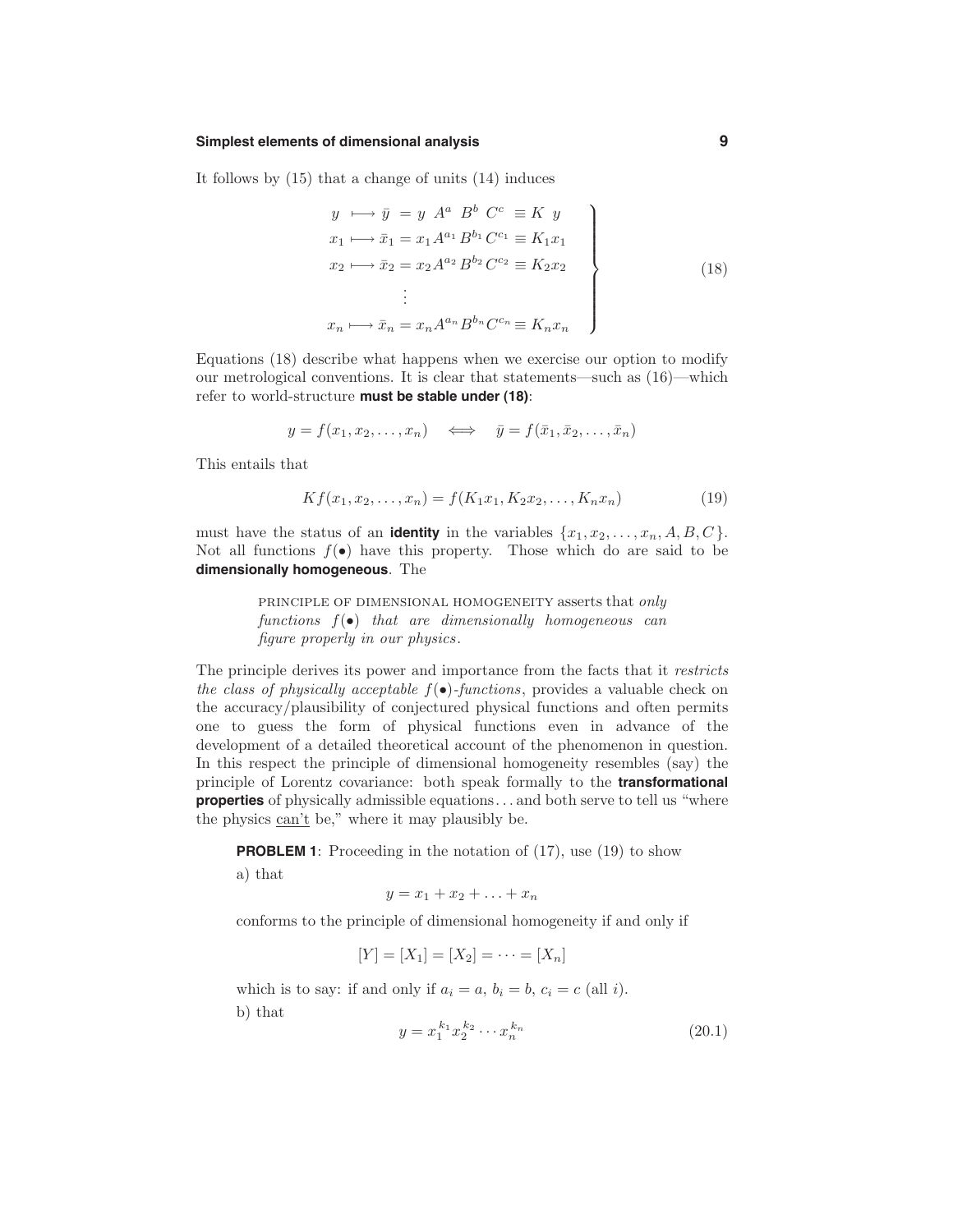conforms to the principle of dimensional homogeneity if and only if

$$
a_1k_1 + a_2k_2 + \dots + a_nk_n = a \n b_1k_1 + b_2k_2 + \dots + b_nk_n = b \n c_1k_1 + c_2k_2 + \dots + c_nk_n = c
$$
\n(20.2)

# **5. Simplest elements of dimensional analysis.** Equations (20.2) might be notated

$$
\underbrace{\begin{pmatrix} a_1 & a_2 & \dots & a_n \\ b_1 & b_2 & \dots & b_n \\ c_1 & c_2 & \dots & c_n \end{pmatrix}}_{3 \times n \text{ matrix, call it M}} \begin{pmatrix} k_1 \\ k_2 \\ \vdots \\ k_n \end{pmatrix} = \begin{pmatrix} a \\ b \\ c \end{pmatrix}
$$
 (21.1)

or again

$$
\begin{aligned}\n\mathbf{a} \cdot \mathbf{k} &= a \\
\mathbf{b} \cdot \mathbf{k} &= b \\
\mathbf{c} \cdot \mathbf{k} &= c\n\end{aligned}
$$
\n(21.2)

where  $k$ ,  $a$ ,  $b$ ,  $c$  are *n*-dimensional column vectors

$$
\boldsymbol{k} \equiv \begin{pmatrix} k_1 \\ k_2 \\ \vdots \\ k_n \end{pmatrix}, \quad \boldsymbol{a} \equiv \begin{pmatrix} a_1 \\ a_2 \\ \vdots \\ a_n \end{pmatrix}, \quad \boldsymbol{b} \equiv \begin{pmatrix} b_1 \\ b_2 \\ \vdots \\ b_n \end{pmatrix}, \quad \boldsymbol{c} \equiv \begin{pmatrix} c_1 \\ c_2 \\ \vdots \\ c_n \end{pmatrix}
$$

and where the dot products have the familiar meaning:

$$
\mathbf{a} \cdot \mathbf{k} \equiv a_1 k_1 + a_2 k_2 + \dots + a_n k_n
$$

The linear system (21.1) can be solved

$$
\boldsymbol{k} = \mathbb{M}^{-1} \begin{pmatrix} a \\ b \\ c \end{pmatrix} \quad \text{provided} \quad \det \mathbb{M} \neq 0
$$

in the case  $n = 3$ , but

- is **overdetermined** (more equations than unknown  $k$ 's) if  $n < 3$ ;
- is **underdetermined** (fewer equations than unknown  $k$ 's) if  $n > 3$ .

**EXAMPLE**: Suppose we were to conjecture that

force = 
$$
(mass)^{k_1} \cdot (velocity)^{k_2} \cdot (acceleration)^{k_3}
$$

Dimensionally we would have

$$
M^{1}L^{1}T^{-2} = (M^{1}L^{0}T^{0})^{k_1}(M^{0}L^{1}T^{-1})^{k_2}(M^{0}L^{1}T^{-2})^{k_3}
$$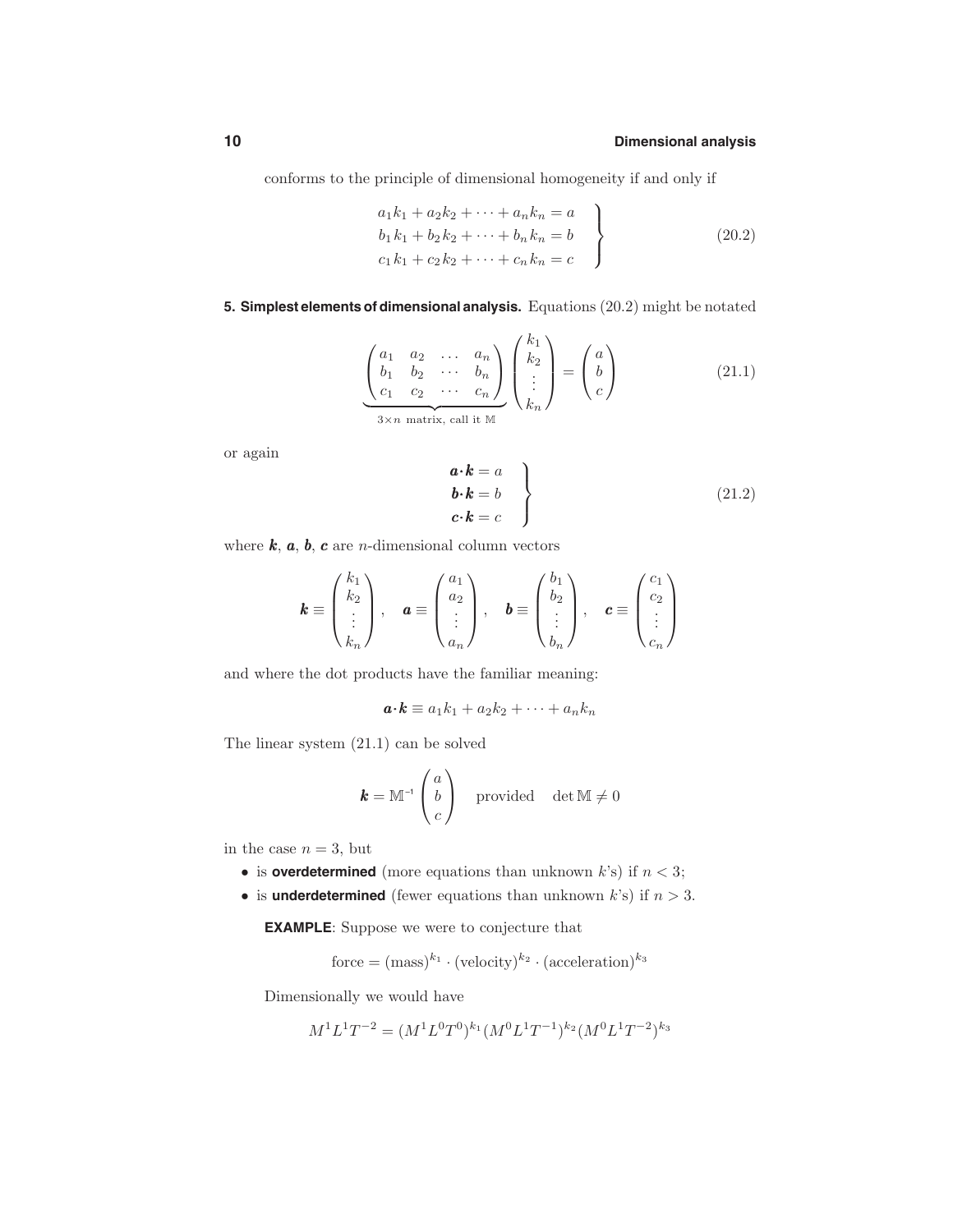# **Simplest elements of dimensional analysis 11**

which in the notation of (21.1) becomes

$$
\begin{pmatrix} 1 & 0 & 0 \\ 0 & 1 & 1 \\ 0 & -1 & -2 \end{pmatrix} \begin{pmatrix} k_1 \\ k_2 \\ k_3 \end{pmatrix} = \begin{pmatrix} 1 \\ 1 \\ -2 \end{pmatrix}
$$

and by matrix inversion gives

$$
\begin{pmatrix} k_1 \\ k_2 \\ k_3 \end{pmatrix} = \begin{pmatrix} 1 & 0 & 0 \\ 0 & 2 & 1 \\ 0 & -1 & -1 \end{pmatrix} \begin{pmatrix} 1 \\ 1 \\ -2 \end{pmatrix} = \begin{pmatrix} 1 \\ 0 \\ 1 \end{pmatrix}
$$

whence

force = 
$$
(mass)^{1} \cdot (velocity)^{0} \cdot (acceleration)^{1}
$$
  
=  $(mass) \cdot (acceleration)$ 

**A MORE INTERESTNG EXAMPLE**: Suppose—with pendula on our minds—we were to conjecture that

period = (mass of bob)<sup>k<sub>1</sub></sup> · (length of rod)<sup>k<sub>2</sub></sup> · 
$$
(g)
$$
<sup>k<sub>3</sub></sup>

Dimensionally we would have

$$
M^{0}L^{0}T^{1} = (M^{1}L^{0}T^{0})^{k_1}(M^{0}L^{1}T^{0})^{k_2}(M^{0}L^{1}T^{-2})^{k_3}
$$

which in the notation of (21.1) becomes

$$
\begin{pmatrix} 1 & 0 & 0 \ 0 & 1 & 1 \ 0 & 0 & -2 \end{pmatrix} \begin{pmatrix} k_1 \ k_2 \ k_3 \end{pmatrix} = \begin{pmatrix} 0 \ 0 \ 1 \end{pmatrix}
$$

and by matrix inversion gives

$$
\begin{pmatrix} k_1 \\ k_2 \\ k_3 \end{pmatrix} = \begin{pmatrix} 1 & 0 & 0 \\ 0 & 1 & \frac{1}{2} \\ 0 & 0 & -\frac{1}{2} \end{pmatrix} \begin{pmatrix} 0 \\ 0 \\ 1 \end{pmatrix} = \begin{pmatrix} 0 \\ +\frac{1}{2} \\ -\frac{1}{2} \end{pmatrix}
$$

whence

$$
period = \sqrt{(\text{mass})^0 \cdot (\text{length})^1 / (\text{gravitational acceleration})^1}
$$

Dimensional analysis has by itself informed us that (rather surprisingly) the period of a pendulum is independent of the mass of the bob. Detailed dynamical theory serves only to supply a dimensionless factor of 2*π*.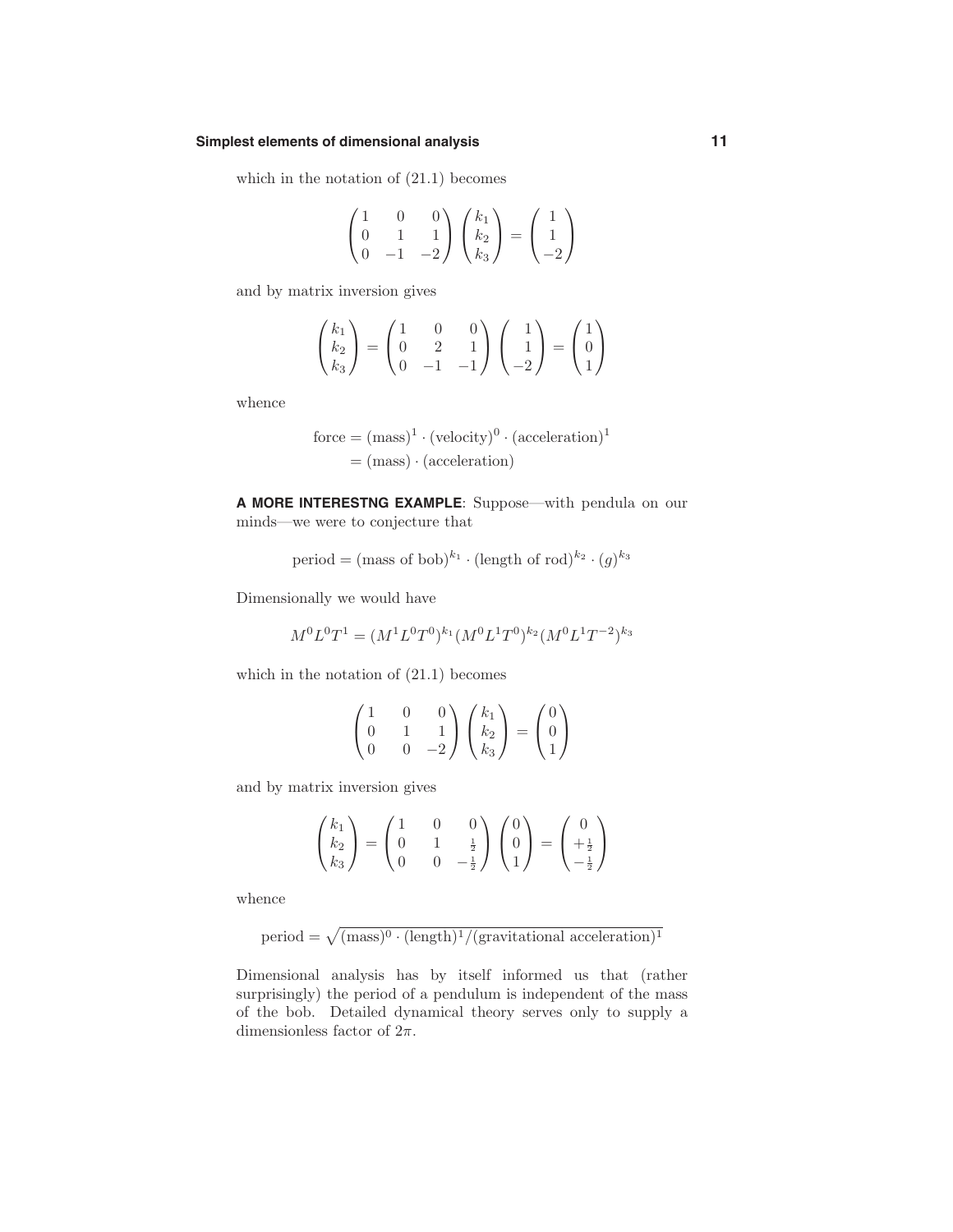**AN OVERDETERMINED SYSTEM**: Suppose—with flapping flags in mind—we were to conjecture that

period =  $(mass of flag)^{k_1} \cdot (wind speed)^{k_2}$ 

Dimensionally we would have

$$
M^0 L^0 T^1 = (M^1 L^0 T^0)^{k_1} (M^0 L^1 T^{-1})^{k_2}
$$

In the notation of (21.1) this becomes

$$
\begin{pmatrix} 1 & 0 \\ 0 & 1 \\ 0 & -1 \end{pmatrix} \begin{pmatrix} k_1 \\ k_2 \end{pmatrix} = \begin{pmatrix} 0 \\ 0 \\ 1 \end{pmatrix}
$$

which quite clearly possesses no solution, the implication being that our conjecture is untenable.

**AN UNDERDETERMINED SYSTEM**: Suppose our pendulum is subject not only to gravitational but also to electrical forces. We conjecture that

period = 
$$
(\text{mass})^{k_1} \cdot (\text{length})^{k_2} \cdot (g)^{k_3} \cdot (\text{electrical force})^{k_4}
$$

Dimensionally we would have

$$
M^0L^0T^1=(M^1L^0T^0)^{k_1}(M^0L^1T^0)^{k_2}(M^0L^1T^{-2})^{k_3}(M^1L^1T^{-2})^{k_4}
$$

which in the notation of (21.1) becomes

$$
\begin{pmatrix} 1 & 0 & 0 & 1 \\ 0 & 1 & 1 & 1 \\ 0 & 0 & -2 & -2 \end{pmatrix} \begin{pmatrix} k_1 \\ k_2 \\ k_3 \\ k_4 \end{pmatrix} = \begin{pmatrix} 0 \\ 0 \\ 1 \end{pmatrix}
$$

This linear system can be written

$$
\begin{pmatrix} 1 & 0 & 0 \ 0 & 1 & 1 \ 0 & 0 & -2 \end{pmatrix} \begin{pmatrix} k_1 \ k_2 \ k_3 \end{pmatrix} = \begin{pmatrix} -k_4 \ -k_4 \ 1 + 2k_4 \end{pmatrix}
$$

and gives

$$
\begin{pmatrix} k_1 \\ k_2 \\ k_3 \end{pmatrix} = \begin{pmatrix} 0 \\ +\frac{1}{2} \\ -\frac{1}{2} \end{pmatrix} - \begin{pmatrix} k_4 \\ 0 \\ k_4 \end{pmatrix}
$$

so we are led to a one-parameter family of possibilities:

period = 
$$
(mass)^{-u} \cdot (length)^{\frac{1}{2}} \cdot (g)^{-(\frac{1}{2}+u)} \cdot (electrical force)^{u}
$$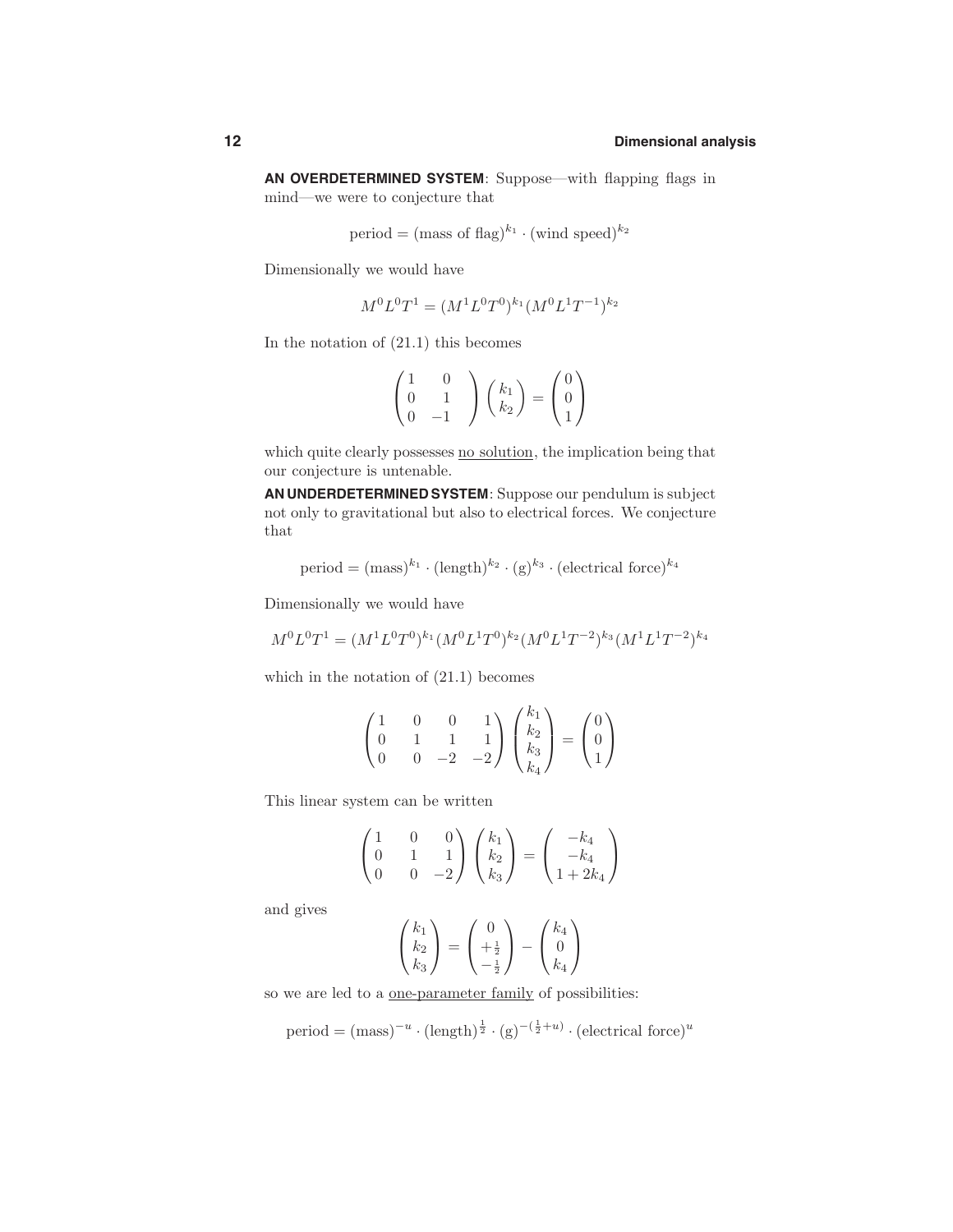# **Dimensionless products 13**

In the absence of electrical force (*i.e.*, at  $u = 0$ ) we recover the result developed on the preceding page. In the presence of such a force we would have to look beyond dimensional analysis—to the detailed dynamics of the system—to fix the value of *u*.

#### **6. Dimensionless products.** Clearly, one will have

 $[y] = [y^{\text{power}}]$  if and only if *y* is dimensionless

And from this it follows that equations of (say) the form  $z = e^y$ , and more generally of the form

$$
z =
$$
power series in y

are physically admissible (conform to the principle of dimensional homogeneity) if and only if  $y(x_1, x_2, \ldots, x_n)$  has been assembled dimensionlessly from the variables/parameters/constants characteristic of the system under study. Thus do we acquire special interest in dimensionless functions of the system variables. That interest will soon be reenforced by quite another consideration.

It is evident that if  $c_1$  and  $c_2$  are dimensionless constants (things like  $\frac{1}{2}$ ) and  $\pi$ ) and if  $y_1$  and  $y_2$  are dimensionless physical variables, then so are  $y_1 \cdot y_2$ and  $c_1y_1 + c_2y_2$  dimensionless: the set of all dimensionless constants/variables is closed under both addition and multiplication. Elements of that set are standardly denoted Π, and have the **same numerical values in all systems of units**.

It follows directly from (21) that  $\Pi = x_1^{k_1} x_2^{k_2} \cdots x_n^{k_n}$  will be dimensionless if and only if

$$
\underbrace{\begin{pmatrix} a_1 & a_2 & \dots & a_n \\ b_1 & b_2 & \cdots & b_n \\ c_1 & c_2 & \cdots & c_n \end{pmatrix}}_{3 \times n \text{ matrix, call it } \mathbb{M}} \begin{pmatrix} k_1 \\ k_2 \\ \vdots \\ k_n \end{pmatrix} = \begin{pmatrix} 0 \\ 0 \\ 0 \end{pmatrix}
$$
 (22.1)

or more succinctly  $M\mathbf{k} = 0$  (22.2)

Equivalently

$$
\begin{aligned}\n\mathbf{a} \cdot \mathbf{k} &= 0 \\
\mathbf{b} \cdot \mathbf{k} &= 0 \\
\mathbf{c} \cdot \mathbf{k} &= 0\n\end{aligned}
$$
\n(22.3)

The vectors  $a, b, c, k$  live in an *n*-dimensional vector space where, according to (22.3), **k** stands normal to the sub-space spanned by  $\{a, b, c\}$ :

$$
\boldsymbol{k} \perp \{ \boldsymbol{a}, \boldsymbol{b}, \boldsymbol{c} \}
$$

How many linearly independent such *k*-vectors are there? The obvious answer is

$$
p = n - r, \text{ where } \begin{cases} r \text{ is the dimension } (1 \text{ or } 2 \text{ or } 3) \text{ of} \\ \text{the sub-space spanned by } \{a, b, c\} \end{cases}
$$
 (23)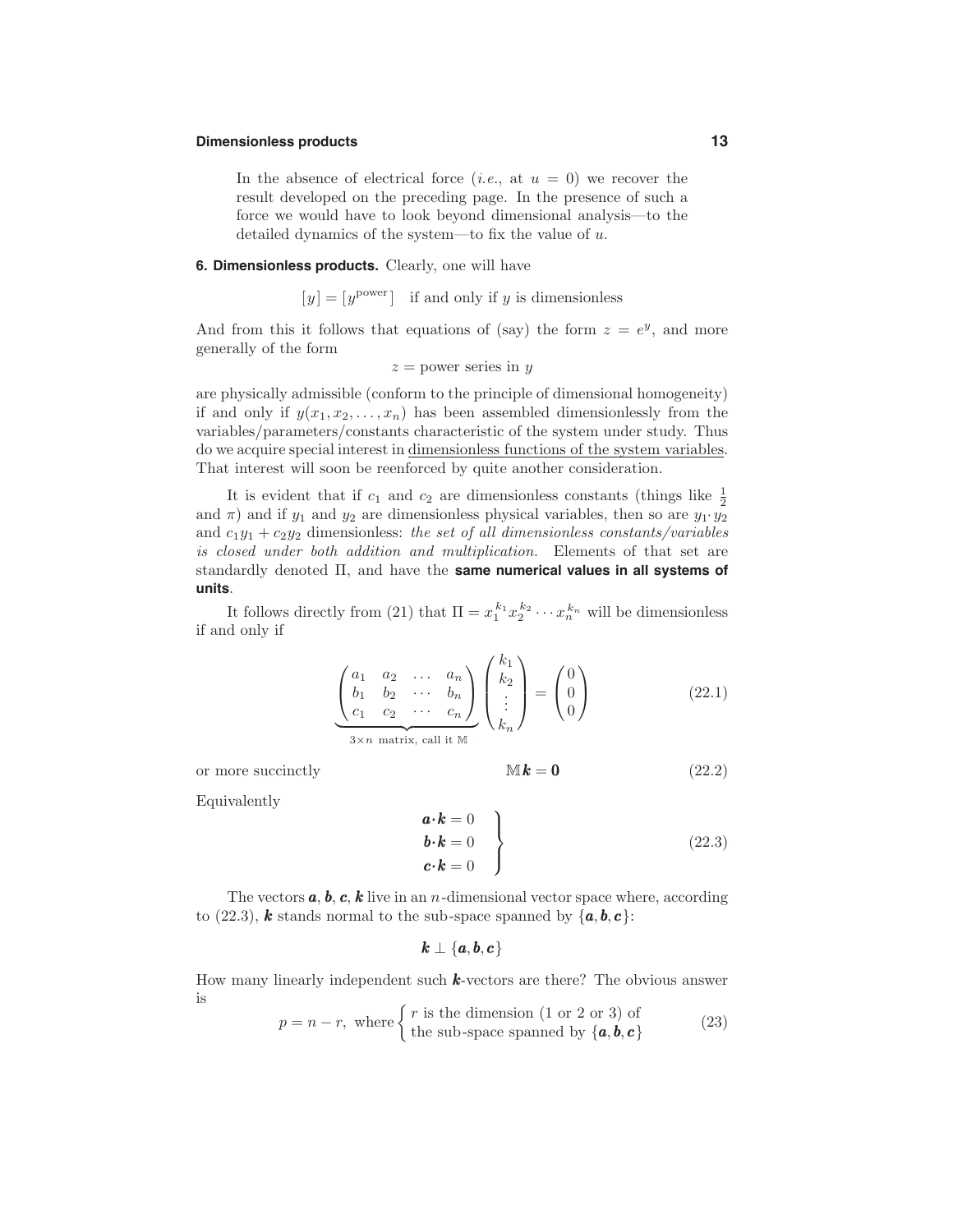**SIMPLE PENDULUM REVISITED**: This familiar system presents the variables

$$
\text{period } \tau \equiv x_1 \quad : \quad [x_1] = M^0 L^0 T^1
$$
\n
$$
\text{bob mass } m \equiv x_2 \quad : \quad [x_2] = M^1 L^0 T^0
$$
\n
$$
\text{rod length } \ell \equiv x_3 \quad : \quad [x_3] = M^0 L^1 T^0
$$
\n
$$
\text{gravitational acceleration } g \equiv x_4 \quad : \quad [x_4] = M^0 L^1 T^{-2}
$$

Equation (22.1) has become

$$
\begin{pmatrix} 0 & 1 & 0 & 0 \\ 0 & 0 & 1 & 1 \\ 1 & 0 & 0 & -2 \end{pmatrix} \begin{pmatrix} k_1 \\ k_2 \\ k_3 \\ k_4 \end{pmatrix} = \begin{pmatrix} 0 \\ 0 \\ 0 \\ 0 \end{pmatrix}, \text{ abbreviated } \mathbb{M}\mathbf{k} = \mathbf{0}
$$

*Mathematica* provides a command NullSpace[rectangular matrix] that provides a list of linearly independent solutions  $\mathbf{k}_1, \mathbf{k}_2, \ldots, \mathbf{k}_p$ of the equation  $\mathbb{M}\mathbf{k} = \mathbf{0}$ . In the present instance it supplies a single solution:

$$
\boldsymbol{k} = \begin{pmatrix} 2 \\ 0 \\ -1 \\ 1 \end{pmatrix}
$$

Thus are we led to the dimensionless construct

$$
\Pi=\tau^2m^0\ell^{-1}g^1
$$

and from

$$
\Pi = \text{dimensionless constant}
$$

we recover

$$
\tau \sim \sqrt{\ell/g}
$$

**CHARGED PENDULUM REVISITED**: Some train of thought motivates us to add

electric force 
$$
\mathcal{E} \equiv x_5
$$
 :  $[x_5] = M^1 L^1 T^{-2}$ 

to our list of pendular variables. Equation (22.1) has now become

$$
\begin{pmatrix} 0 & 1 & 0 & 0 & 1 \\ 0 & 0 & 1 & 1 & 1 \\ 1 & 0 & 0 & -2 & -2 \end{pmatrix} \begin{pmatrix} k_1 \\ k_2 \\ k_3 \\ k_4 \\ k_5 \end{pmatrix} = \begin{pmatrix} 0 \\ 0 \\ 0 \\ 0 \\ 0 \end{pmatrix}
$$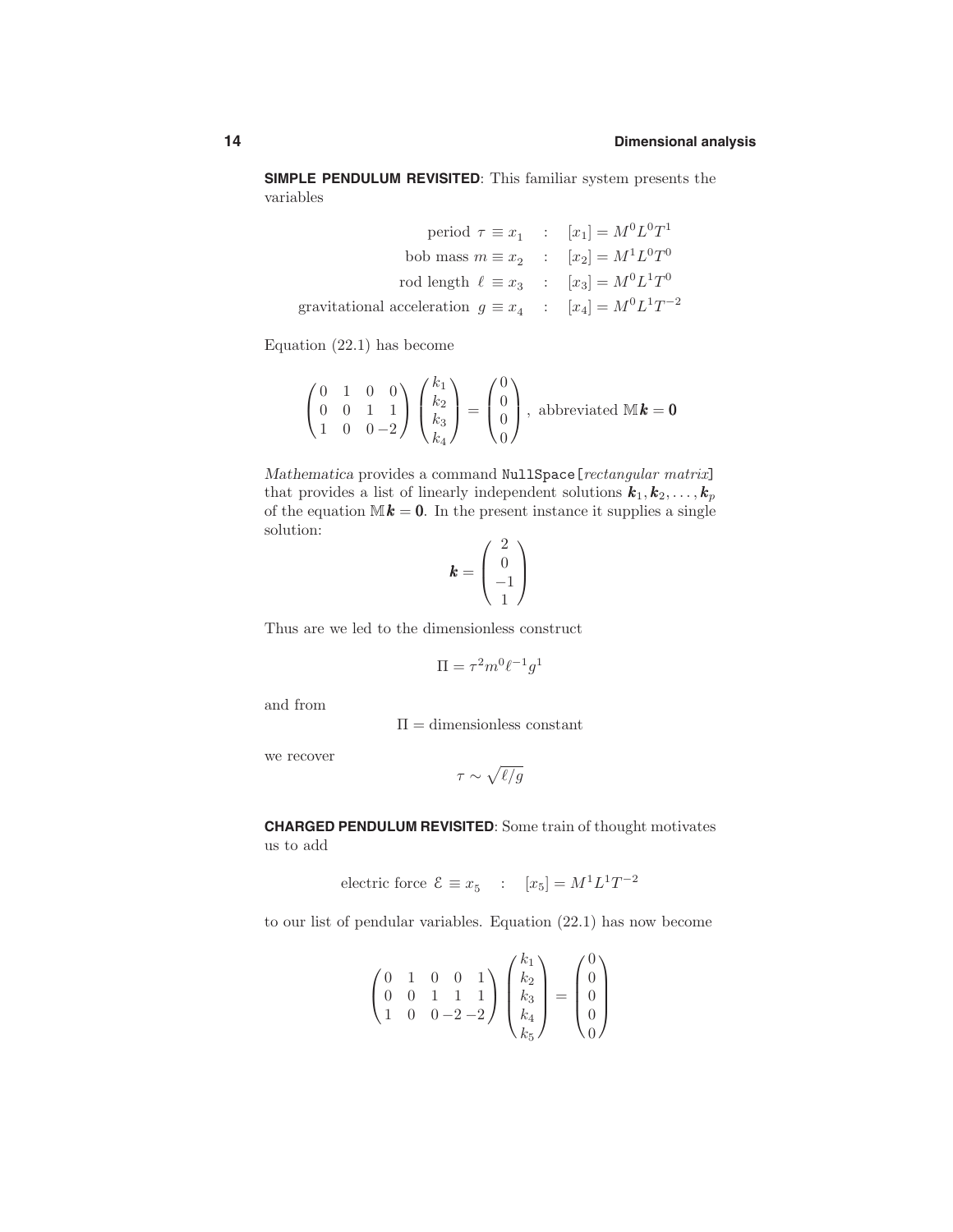# **Dimensionless products 15**

The NullSpace[rectangular matrix] command now provides two linearly independent solutions of  $M\mathbf{k} = 0$ :

$$
\bm{k}_1 = \begin{pmatrix} 2 \\ 0 \\ -1 \\ 1 \\ 0 \end{pmatrix} \text{ and } \bm{k}_2 = \begin{pmatrix} 2 \\ -1 \\ -1 \\ 0 \\ 1 \end{pmatrix}
$$

Thus are we led to the dimensionless constructs

$$
\Pi_1 = \tau^2 m^0 \ell^{-1} g^1 \mathcal{E}^0
$$

$$
\Pi_2 = \tau^2 m^{-1} \ell^{-1} g^0 \mathcal{E}^1
$$

On page 12 we were led by a different line of argument to a oneparameter family of dimensionless constructs

$$
\Pi(u) = \tau^2 m^{2u} \ell^{-1} g^{2u+1} \mathcal{E}^{-2u}
$$

It is interesting to note in this regard that

$$
(\Pi_1)^p (\Pi_2)^q = \tau^{2(p+q)} m^{-q} \ell^{-(p+q)} g^p \mathcal{E}^q
$$

is a two-parameter family of dimensionless constructs that gives back  $\Pi(u)$  when we set  $p = 1 + 2u$  and  $q = -2u$ .

**GRAVITATIONAL PHYSICS OF A SPHERICAL MASS**: We ask ourselves What velocity, what acceleration are "natural" to the physics of gravitating spherical mass *m* of radius *R*? From the following material

velocity 
$$
v \equiv x_1
$$
 :  $[x_1] = M^0 L^1 T^{-1}$   
acceleration  $a \equiv x_2$  :  $[x_2] = M^0 L^1 T^{-2}$   
mass  $m \equiv x_3$  :  $[x_3] = M^1 L^0 T^0$   
radius  $R \equiv x_4$  :  $[x_4] = M^0 L^1 T^0$   
gravitational constant  $G \equiv x_5$  :  $[x_5] = M^{-1} L^3 T^{-2}$ 

we are led to write

$$
\begin{pmatrix} 0 & 0 & 1 & 0 & -1 \\ 1 & 1 & 0 & 1 & 3 \\ -1 & -2 & 0 & 0 & -2 \end{pmatrix} \begin{pmatrix} k_1 \\ k_2 \\ k_3 \\ k_4 \\ k_5 \end{pmatrix} = \begin{pmatrix} 0 \\ 0 \\ 0 \\ 0 \\ 0 \end{pmatrix}
$$

The NullSpace[rectangular matrix] command again provides two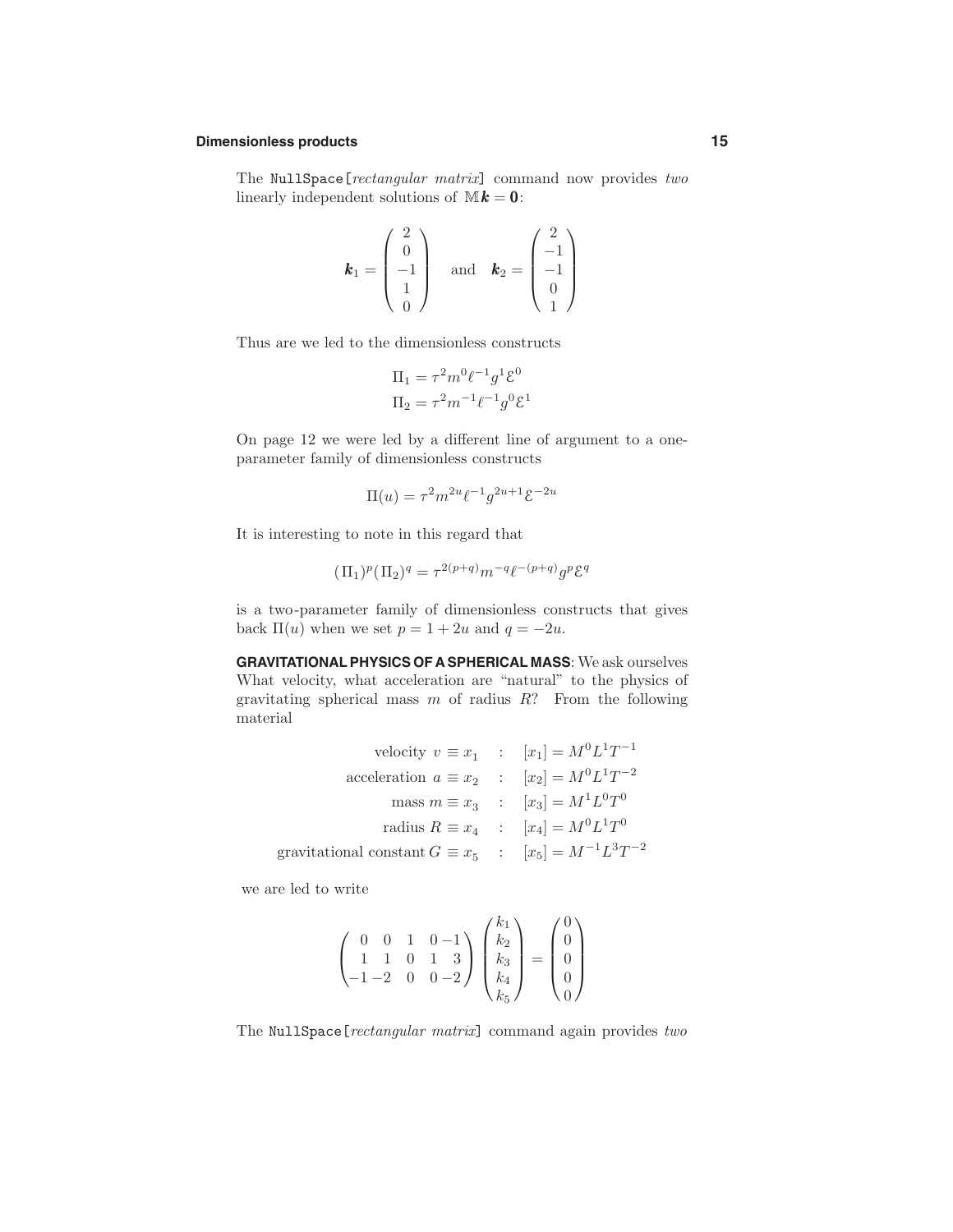linearly independent vectors

$$
\boldsymbol{k}_1 = \begin{pmatrix} -2 \\ 1 \\ 0 \\ 1 \\ 0 \end{pmatrix} \quad \text{and} \quad \boldsymbol{k}_2 = \begin{pmatrix} -4 \\ 1 \\ 1 \\ 0 \\ 1 \end{pmatrix}
$$

The null space is clearly closed with under linear combination, and for the purposes at hand it proves more convenient to work with

$$
\boldsymbol{j}_1 = \frac{1}{2}(\boldsymbol{k}_1 - \boldsymbol{k}_2) = \begin{pmatrix} 1 \\ 0 \\ -\frac{1}{2} \\ -\frac{1}{2} \end{pmatrix} \text{ and } \boldsymbol{j}_2 = 2\boldsymbol{k}_1 - \boldsymbol{k}_2 = \begin{pmatrix} 0 \\ 1 \\ -1 \\ 2 \\ -1 \end{pmatrix}
$$

which produce

$$
\Pi_1 = v^1 a^0 m^{-\frac{1}{2}} R^{\frac{1}{2}} G^{-\frac{1}{2}}
$$

$$
\Pi_2 = v^0 a^1 m^{-1} R^2 G^{-1}
$$

It follows that for such a system

characteristic velocity 
$$
v \sim \sqrt{Gm/R}
$$
  
characteristic acceleration  $a \sim Gm/R^2 \sim v^2/R$ 

Physically the "characteristic velocity" shows up as the **escape velocity**, also as the **velocity of a satellite in low orbit**. If we set *v* = *c* then  $R \sim Gm/c^2$  can be understood to refer to the **radius of a blackhole** of mass *m*. The"characteristic acceleration" is more familiar as *g*.

Clearly, it would be misguided to regard

$$
y = x_1^{k_1} x_2^{k_2} \cdots x_n^{k_n}
$$
 and (say)  $z \equiv y^2$ 

as independent constructs, for the value/dimension of *z* are latent in those of *y* : *z* is redundant with *y*. Enlarging upon this remark: one says in general that physical variables of the product structure

$$
y_1 = x_1^{k_{11}} x_2^{k_{12}} \cdots x_n^{k_{1n}}
$$
  
\n
$$
y_2 = x_1^{k_{21}} x_2^{k_{22}} \cdots x_n^{k_{2n}}
$$
  
\n
$$
\vdots
$$
  
\n
$$
y_p = x_1^{k_{p1}} x_2^{k_{2p}} \cdots x_n^{k_{pn}}
$$

are "dimensionally dependent/independent" according as there do/don't exist exponents  $\{h_1, h_2, \ldots, h_p\}$ —not all of which vanish—such that

$$
(y_1)^{h_1}(y_2)^{h_2}\cdots(y_p)^{h_p}
$$
 is dimensionless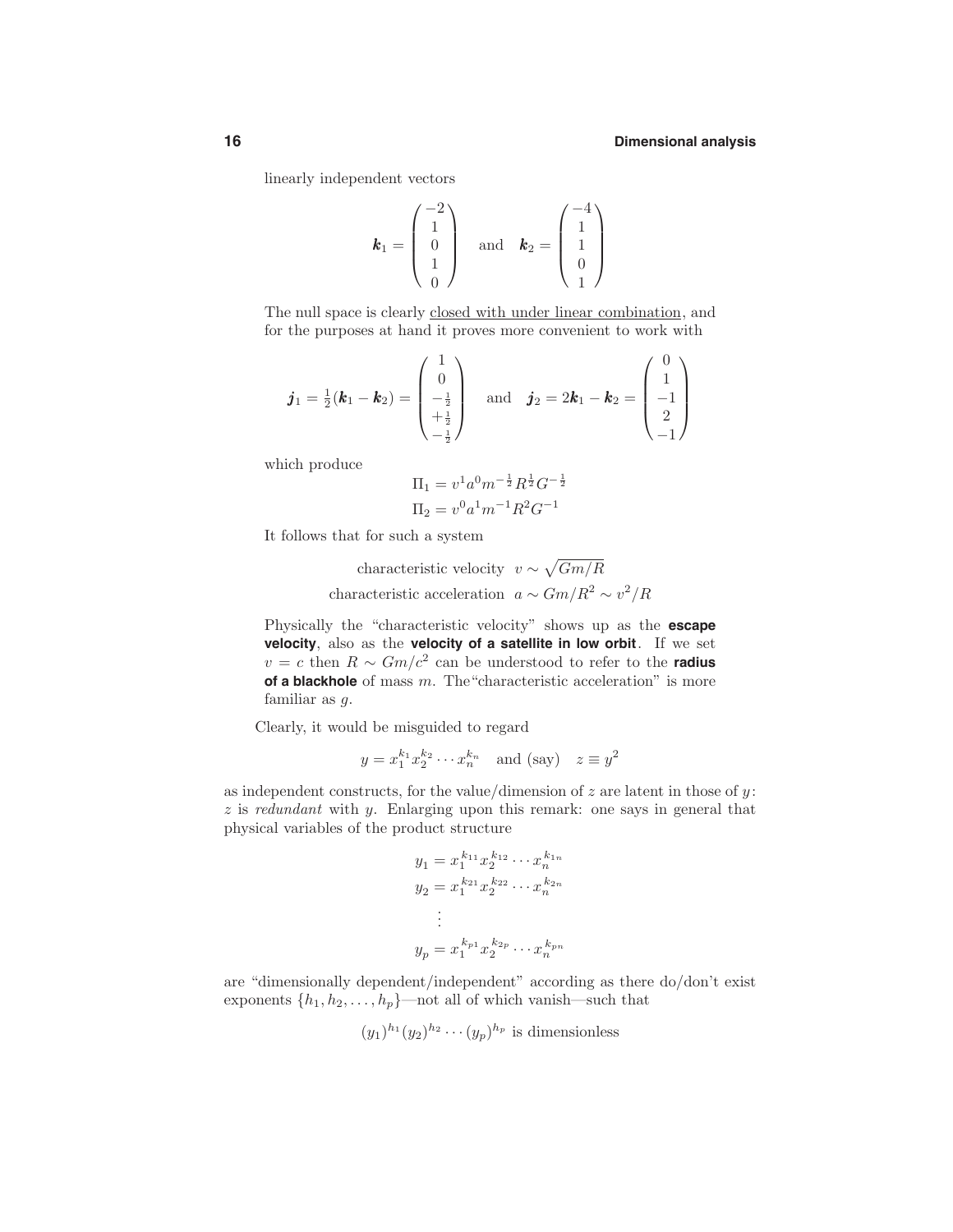#### **Buckingham's theorem 17**

—the idea here being that if the product were dimensionless one could write (say)

$$
y_p = [(y_1)^{h_1} (y_2)^{h_2} \cdots (y_{p-1})^{h_{p-1}}]^{-h_p}
$$

and thus render one of the  $y_j$ —here taken to be  $y_p$ —redundant. In some cases it will be possible to continue the process. A quick argument serves to establish that dimensional independence of  $\{y_1, y_2, \ldots, y_p\}$  implies and is implied by the linear independence of the associated  $\{\mathbf{k}_1, \mathbf{k}_2, \ldots, \mathbf{k}_p\}$ -vectors: *i.e.*, with the statement that there no not exist numbers  $\{h_1, h_2, \ldots, h_p\}$ —not all of which vanish—such that

$$
h_1\mathbf{k}_1+h_2\mathbf{k}_2+\cdots+h_p\mathbf{k}_p=\mathbf{0}
$$

Evidently we cannot expect ever to have  $p > n$ .

**7. Buckingham's theorem.** Understand  $\{x_1, x_2, \ldots, x_n\}$  to refer as before to an exhaustive list of the variables, parameters and dimensioned constants that enter into the formulation of some physical theory, and let  $\{\Pi_1, \Pi_2, \ldots, \Pi_n\}$  refer to some/any complete list of independent dimensionless products. Theoretical statement of the form

$$
y = f(x_1, x_2, \dots, x_n) \tag{24.1}
$$

are admissible if and only if they conform to the principle of dimensional homogeneity. Statements of the design

$$
\Pi = \varphi(\Pi_1, \Pi_2, \dots, \Pi_p) \tag{24.2}
$$

automatically conform to that principle (and are therefore invariant with respect to adjustment of one's system of units!). In  $1914$  E. Buckingham established(or at least conjectured)<sup>5</sup> what is in effect the converse of the preceding observation:

**Buckingham's** Π**-theorem**: Every statement of the form

$$
y = f(x_1, x_2, \dots, x_n)
$$

that conforms to the principle of dimensional homogeneity can be written as a relationship among dimensional products:

$$
\Pi = \varphi(\Pi_1, \Pi_2, \dots, \Pi_p)
$$

This is the upshot of what might be called the FUNDAMENTAL THEORM OF dimensional analysis.

<sup>5</sup> "On physically similar systems: Illustrations of the use of dimensional analysis," Phys. Rev. **4**, 345 (1914). See also Lord Rayleigh, "The principle of similitude," Nature **95**, 66 (1915). Careful discussion of the non-trivial proof can be found in  $\S 24$  of H. L. Langhaar, *Dimensional Analysis and the Theory* of Models,  $(1951)$ .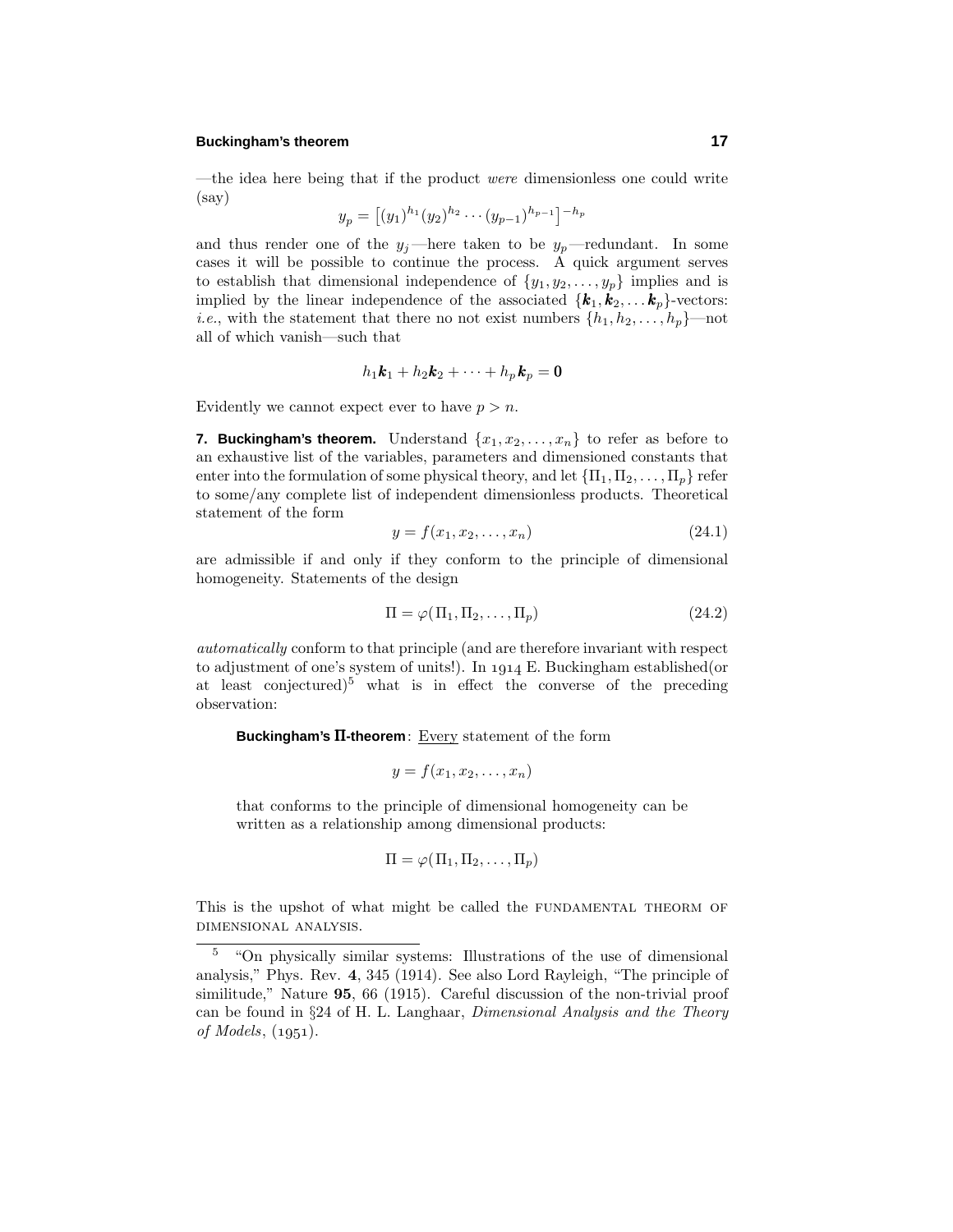The Π-theorem does tend to make familiar results look often a bit strange. If we were concerned, for example, with the dynamics of a mass point we would, instead of writing

$$
F=ma
$$

construct  $\Pi \equiv ma/F$  and write

 $\Pi=1$ 

It should, however, be noted that  $\varphi(\bullet)$  is always a function of *fewer* variables than  $f(\bullet)$ , and that application of the theorem leads to relations that express pure world-structure, free from the arbitrary conventions of unit selection. When we state that  $\beta \equiv v/c = 0.62$  we do *not* have to report whether lengths have been measured in inches, furlongs or light years; time in seconds, hours or weeks.

**PROBLEM 2**: Show by direct calculation that the vectors  $\mathbf{k}_1$  and  $\mathbf{k}_2$ that *Mathematica* supplied on page 14 do in fact lie within (and in fact span) the null space of the rectangular matrix in question.

**PROBLEM 3:** Stars—which are held together by gravitational forces —are found on close observation to "vibrate." It seems plausible that the vibrational frequency  $\nu$  depends upon the stellar diameter *D*, the mean stellar density  $ρ$ , and *G*. Use the method illustrated on pages 13–15 to construct as many dimensionless products

$$
\Pi(\nu, D, \rho, G)
$$

as you can, then use that information to deduce the necessary form of  $\nu = f(D, \rho, G)$ . Why do starts of the same density vibrate with the same frequency?

**8. Some examples of physical interest.** The examples considered thus far were designed to illustrate points of computational principle and methodology, but teach us little or nothing we did not already know about physics. Here I propose to take the methodology pretty much for granted, and to concentrate on the illustrative physics. Dimension analysis merits our attention precisely (but not only) because it *does* have the power to teach us things we *didn't* know, to provide information that is of value particularly at earliest stages of any effort to explore experimentally and to account theoretically for the phenomenon of interest.

planck mass/length/time It was Max Planck who first thought to ask what mass/length/time would enter most naturally into a (relativistic) **quantum theory of gravity**, a theory into which  $c$ ,  $\hbar$  and  $G$  enter as characteristic constants. Recalling that

$$
[c] = M^{0} L^{1}T^{-1}
$$

$$
[\hbar] = M^{1} L^{2}T^{-1}
$$

$$
[G] = M^{-1}L^{3}T^{-2}
$$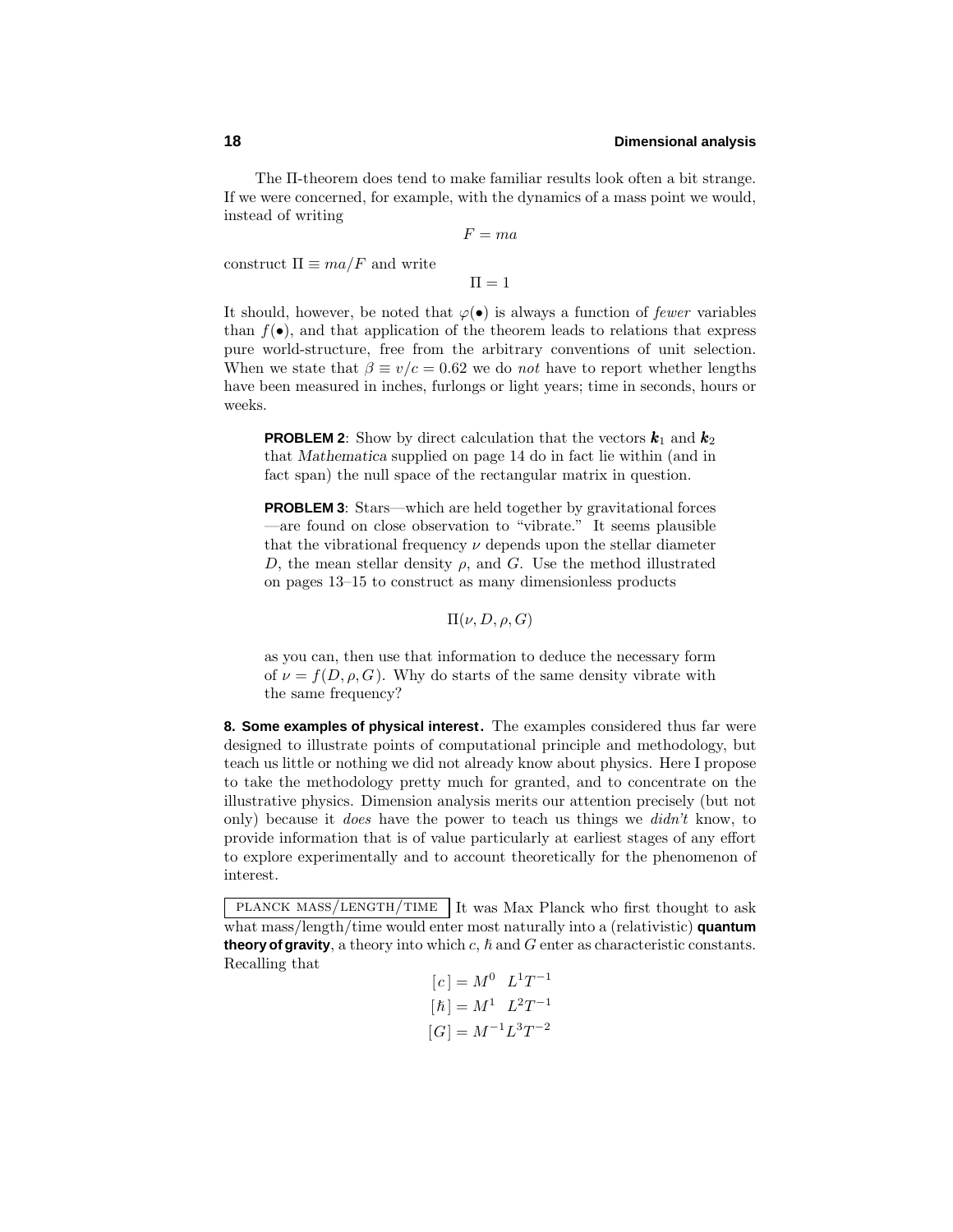# **Examples of physical interest 19**

we do have

$$
[c^{k_1} \hbar^{k_2} G^{k_3}] = M^{k_2 - k_3} L^{k_1 + 2k_2 + 3k_3} T^{-k_1 - k_2 - 2k_3}
$$

and want to have

$$
= M^1, \text{ else } L^1, \text{ else } T^1
$$

In the first instance we write

$$
\begin{pmatrix} 0 & 1 & -1 \ 1 & 2 & 3 \ -1 & -1 & -2 \ \end{pmatrix} \begin{pmatrix} k_1 \ k_2 \ k_3 \end{pmatrix} = \begin{pmatrix} 1 \ 0 \ 0 \end{pmatrix}
$$

and by matrix inversion obtain

$$
\begin{pmatrix} k_1 \\ k_2 \\ k_3 \end{pmatrix} = \begin{pmatrix} +1/2 \\ +1/2 \\ -1/2 \end{pmatrix}
$$

whence

Planck mass = 
$$
\sqrt{\hbar c/G}
$$
 = 2.177 × 10<sup>-5</sup> g  
= 1.302 × 10<sup>+19</sup> proton masses

Similarly

Planck length = 
$$
\sqrt{G\hbar/c^3}
$$
 = 1.616 × 10<sup>-33</sup>cm  
Planck time =  $\sqrt{G\hbar/c^5}$  = 5.391 × 10<sup>-44</sup>sec

And from these results we infer that (for example)

Planck density = 
$$
c^5/G^2\hbar = 5.157 \times 10^{+93} \text{g/cm}^3
$$
  
Planck energy =  $\sqrt{\hbar c^5/G} = 1.956 \times 10^{16} \text{erg}$ 

Dimensional analysis has by itself supplied the important insight that quantum gravity, whatever shape such a theory might ultimately take, can be expected to have things to say about the world only at space/time scales far, far smallerand at energies/densities far, far larger—than those encountered in existing physics.

ball falling in viscous fluid When a spherical ball (liquid or solid, of mass *m* and radius *r*) is dropped into a fluid (gaseous or liquid, of density  $\rho$ ) it achieves<sup>6</sup> a terminal velocity *v* determined in part by the viscosity  $\mu$  of the fluid. We expect fluid dynamical analysis to supply a formula of the form

$$
v = f(m, r, g, \rho, \mu)
$$

<sup>&</sup>lt;sup>6</sup> Unless it floats! That is, unless  $m < \frac{4}{3}\pi r^3 \rho$ . Evidently the  $\Pi_2$  encountered below provides a dimensionless measure of **bouyancy**.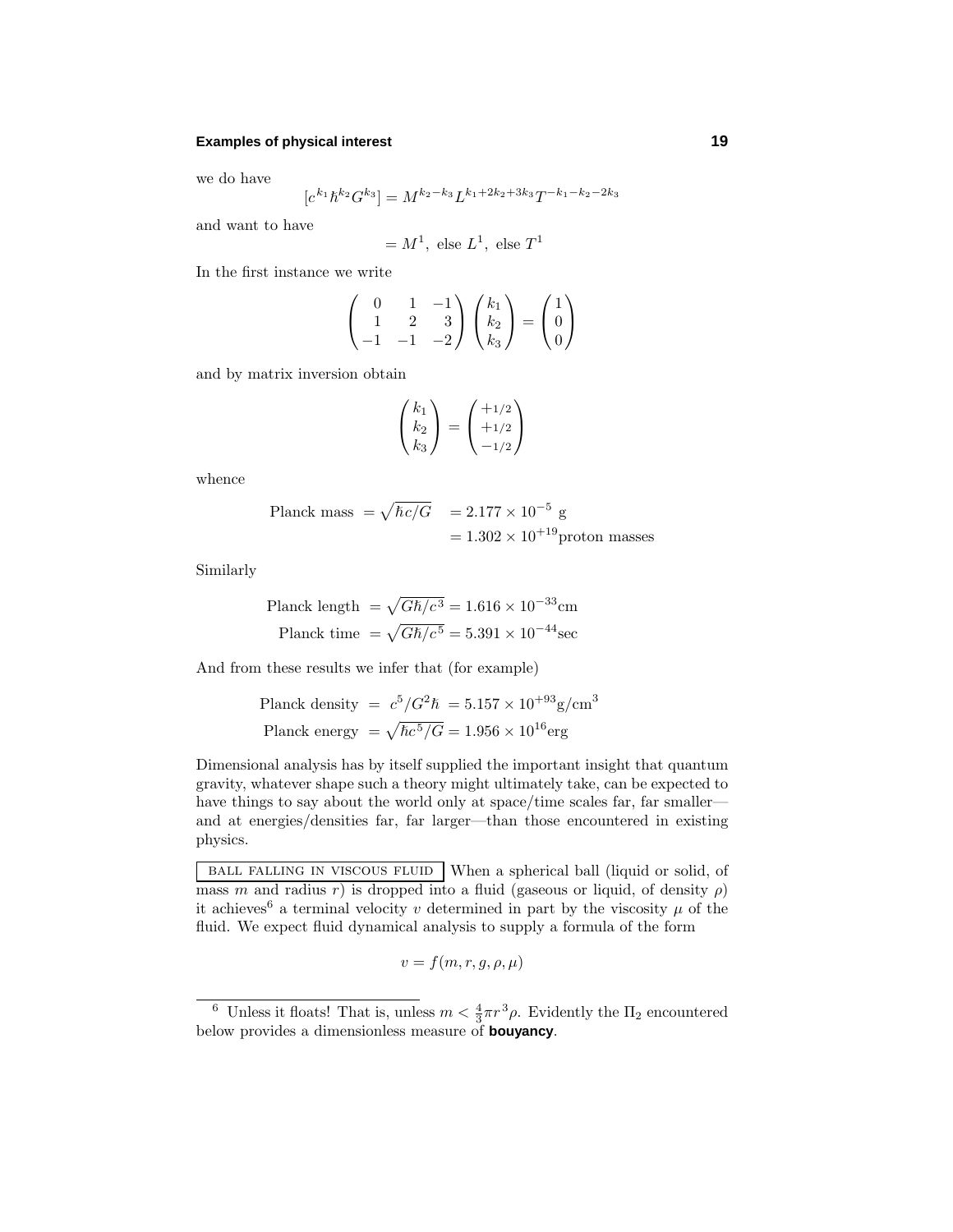Working from

$$
[v] = M^0 L^1 T^{-1}
$$
  
\n
$$
[m] = M^1 L^0 T^0
$$
  
\n
$$
[r] = M^0 L^1 T^0
$$
  
\n
$$
[g] = M^0 L^1 T^{-2}
$$
  
\n
$$
[\rho] = M^1 L^{-3} T^0
$$
  
\n
$$
[\eta] = M^1 L^{-1} T^{-1}
$$

and the requirement that  $v^{k_1} m^{k_2} r^{k_3} g^{k_4} \rho^{k_5} \mu^{k_6}$  be dimensionless we are led (by *Mathematica*) to the construction of

$$
\Pi_1 = \frac{v}{\sqrt{gr}}, \quad \Pi_2 = \frac{r^3 \rho}{m}, \quad \Pi_3 = \frac{r^2 \eta}{mv}
$$

The dimensionless triple

$$
\Pi_1, \quad \pi_1 \equiv \Pi_2 = \frac{r^3 \rho}{m}, \quad \pi_2 \equiv (\Pi_1 \Pi_3)^{-2} = \frac{m^2 g}{r^3 \eta^2} = \frac{mg\rho}{\eta^2}
$$

**REMARK:** The final equality results from our using the dimensionlessness of  $\Pi_2$  to write  $[m/r^3] = [\rho]$ . The adjustment  ${\{\Pi_2, \Pi_3\}} \rightarrow {\{\pi_1, \pi_2\}}$  can be considered to be the result of our replacing  $\{k_2, k_3\}$  by certain linear combinations of those (null) vectors: we have been led by our physical good sense to over-ride decisions made by *Mathematica*.

better serves our immediate purpose, because it permits us to isolate *v*, writing

$$
v = \sqrt{gr} \cdot \varphi(\pi_1, \pi_2)
$$

A falling body experiences a velocity-dependent drag force  $F_{drag} = Dv$ , and the terminal velocity  $u \equiv v_{\text{terminal}}$  is achieved when

$$
weight = drag : mg = Du
$$

Evidently

$$
u = mg/D
$$

while dimensional analysis has supplied a result that in the simplest instance reads

$$
\begin{split} u&=\sqrt{gr}\left(\frac{r^3\rho}{m}\right)^a\left(\frac{mg\rho}{\eta^2}\right)^b\\ &=m^{b-a}g^{b+\frac{1}{2}}r^{3a+\frac{1}{2}}\rho^{a+b}\mu^{-2b} \end{split}
$$

We are weakly motivated to set  $b-a = b+\frac{1}{2} = 1$ ; *i.e.*, to set  $a = -\frac{1}{2}$  and  $b = +\frac{1}{2}$ , in which instance

$$
=\frac{mg}{\eta r}\tag{25}
$$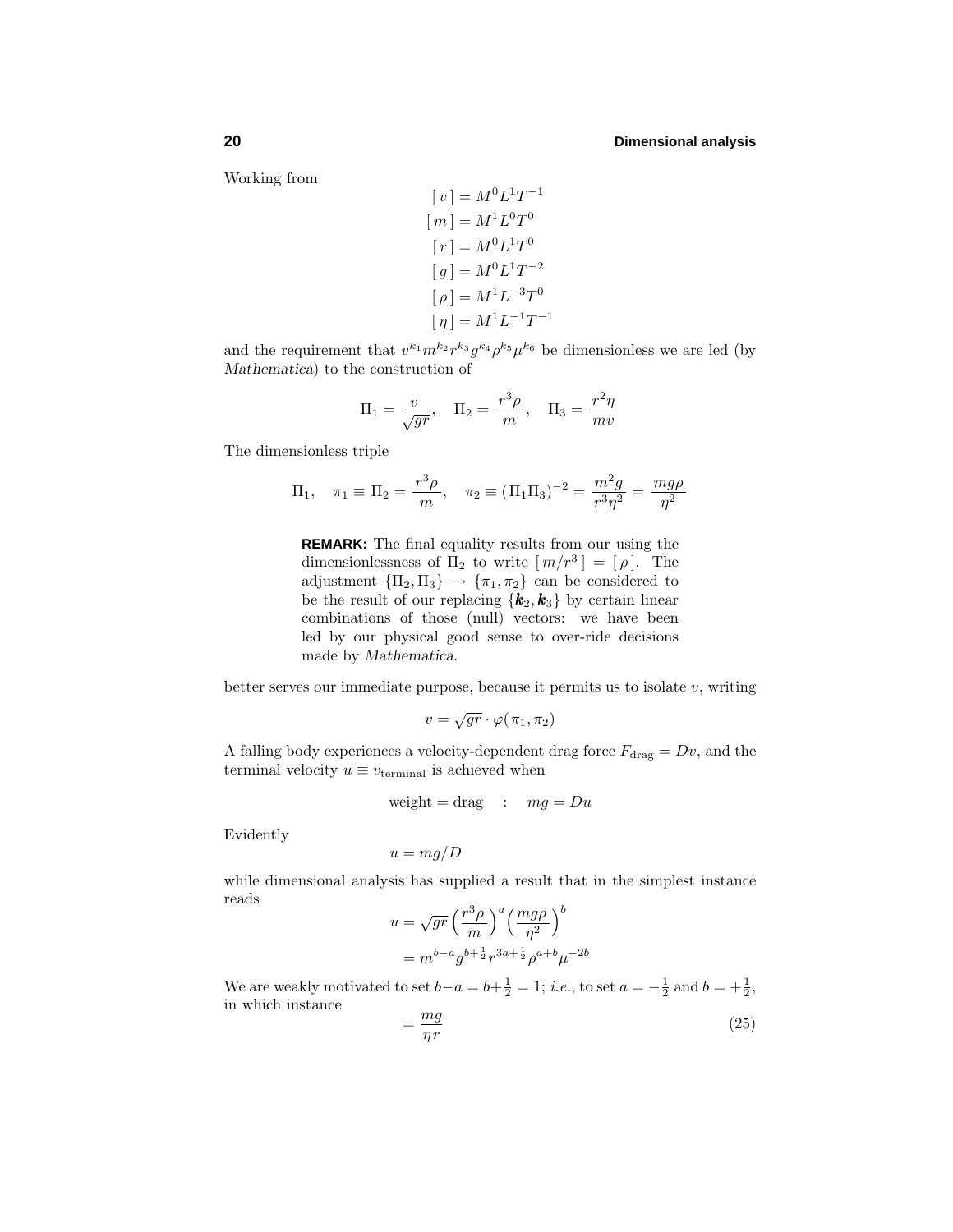# **Examples of physical interest 21**

How does this square with the physical facts? In  $1850$ , George Stokes showed by detailed fluid dynamical analysis that the drag of a sphere of radius *r* moving with velocity *v* through a fluid with density  $\rho$  and viscosity  $\eta$  is (in first approximation) given by

$$
F_{\text{drag}} = 6\pi\eta r \cdot v \tag{26}
$$

which is the upshot of **Stokes' law**. The terminal velocity of a falling sphere would on this basis be given by

$$
u_{\text{Stokes}} = \frac{mg}{6\pi\eta r} \tag{27}
$$

which was anticipated already at (25).

The surprising  $\rho$ -independence of (25) is, as we have seen, not dimensionally enforced, though it is, in some sense, "dimensionally plausible."

We expect Stokes' law to break down when *v* becomes too great (turbulence and wave-generation become important, and bring additional variables and parameters into play) or when *r* becomes so small that the sphere senses the "granularity" of the fluid. Robert Millikan found that to make consistent good sense of his "oil drop" data he had to work with an improved version of  $(27)^{7}$ . One would expect

$$
u = \frac{mg}{6\pi\eta r} \Big\{ 1 + \text{power series in } \pi_1 \text{ and } \pi_2 \Big\}
$$

to provide a rational basis for such improvements.

**REMARK:** To obtain the dimensionality of viscosity one has only to recall the procedure by which it is defined (see, for example, §13–10 in D. C. Giancoli, Physics for Scientists & Engineers  $(3<sup>rd</sup>$  edition, 2000)). One should, however, become familiar with the exhaustive compendium of such information that is tabulated near the end of Section F in the Handbook of Chemistry and Physics, and with the very clearly presented information about many physical/mathematical topics that can be found in Eric Weisstein's World of Science, on the web at

http://scienceworld.wolfram.com/

Under Physics see particularly Units & Dimensional Analysis/Dimensionless Parameters.

<sup>7</sup> See R. A. Millikan, Electrons (+ and −), Protons, Neutrons, Mesotrons and Cosmic Rays  $(1947)$ , pages 90–102.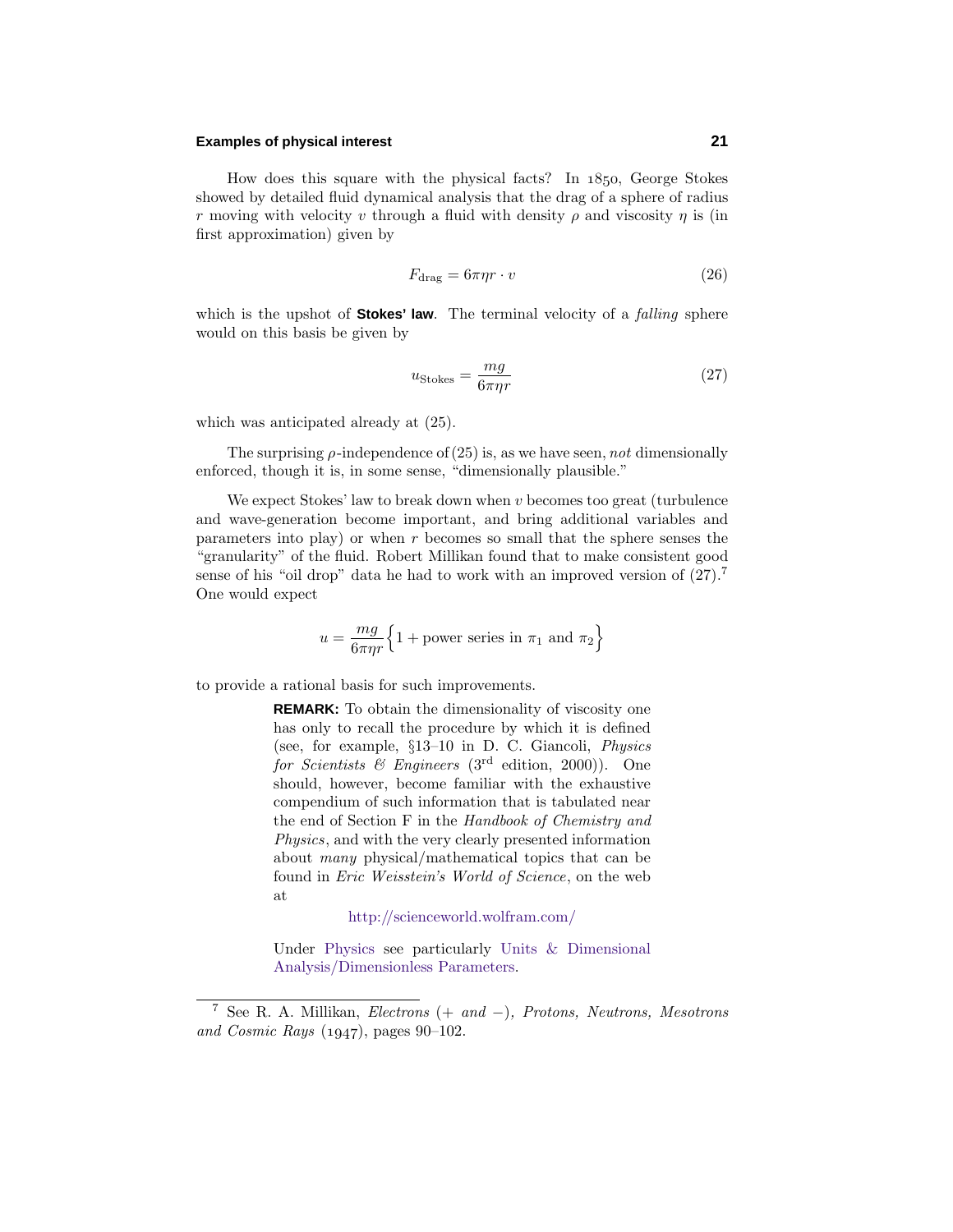**PROBLEM 4**: Show by dimensional analysis that the centripetal force *F* required to constrain a mass point *m* to a circular orbit is proportional to *m*, proportional to the square of the velocity *v*, and inversely proportional to the orbital radius *r*.

**PROBLEM 5:** The speed *u* of sound in gas depends upon the pressure *p* and the mass density  $\rho$ . Show that  $u \sim \sqrt{p}$  and  $u \sim 1/\sqrt{\rho}$ .

**PROBLEM 6:** Show that the frequency  $\omega$  of any vibrational mode of a liquid drop—under the action of surface tension  $\sigma$  (you will need to know that  $[\sigma] = [\text{energy/area}] = MT^{-2}$ )—is proportional to the square root of  $\sigma$ , inversely proportional to the square root of the mass density  $\rho$ , and inversely proportional to the  $\frac{3}{2}$  power of the diameter *d*.

**PROBLEM 7:** We conjecture that the height *h* of the tide caused by steady wind blowing across a lake depends upon the mean length *L* and depth *D* of the lake, the mass density  $\rho$  of the water, and the shearing stress  $\tau$  of the wind on the water (you will need to know that  $[stress] = [force/area]$ . Show that

$$
h \sim D \cdot f(L/D, \tau / g \rho D)
$$

Is *h* therefore independent of the speed *v* of the wind?

**PROBLEM 8**: If a drop of liquid falls into a pool a small column of liquid splashes up. We expect the "splash height" *h* to depend upon the mass *m* and impact velocity of the drop, the density  $\rho$ , surface tension  $\sigma$  and viscosity  $\eta$  of the liquid, and the gravitational acceleration *g*. Show that

$$
h = (\eta^2 / g\rho^2)^{\frac{1}{3}} \cdot f(mg\rho/\eta^2, \rho v^3 / \eta g, \rho \sigma^3 / g\eta^4)
$$

From the fact that  $f(\bullet)$  has so many arguments we infer that this would be a relatively difficult system to study, either experimentally or theoretically.

**9. What dimensions are primary, and how many are there?** There have proceeded thus far in the unexamined presumption that physical dimension can in every instance be described

 $[$ physical dimension $] = M^a L^b T^c$ 

and that the dimensionalities *M*, *L* and *T* of mass/length/time are conceptually independent, irresolvable, "primary," though it was remarked near the end of §3 that an element of arbitrariness, of convention enters into this conception. I propose to explore the matter now in somewhat greater detail, and begin by expanding upon material sketched already on page 5.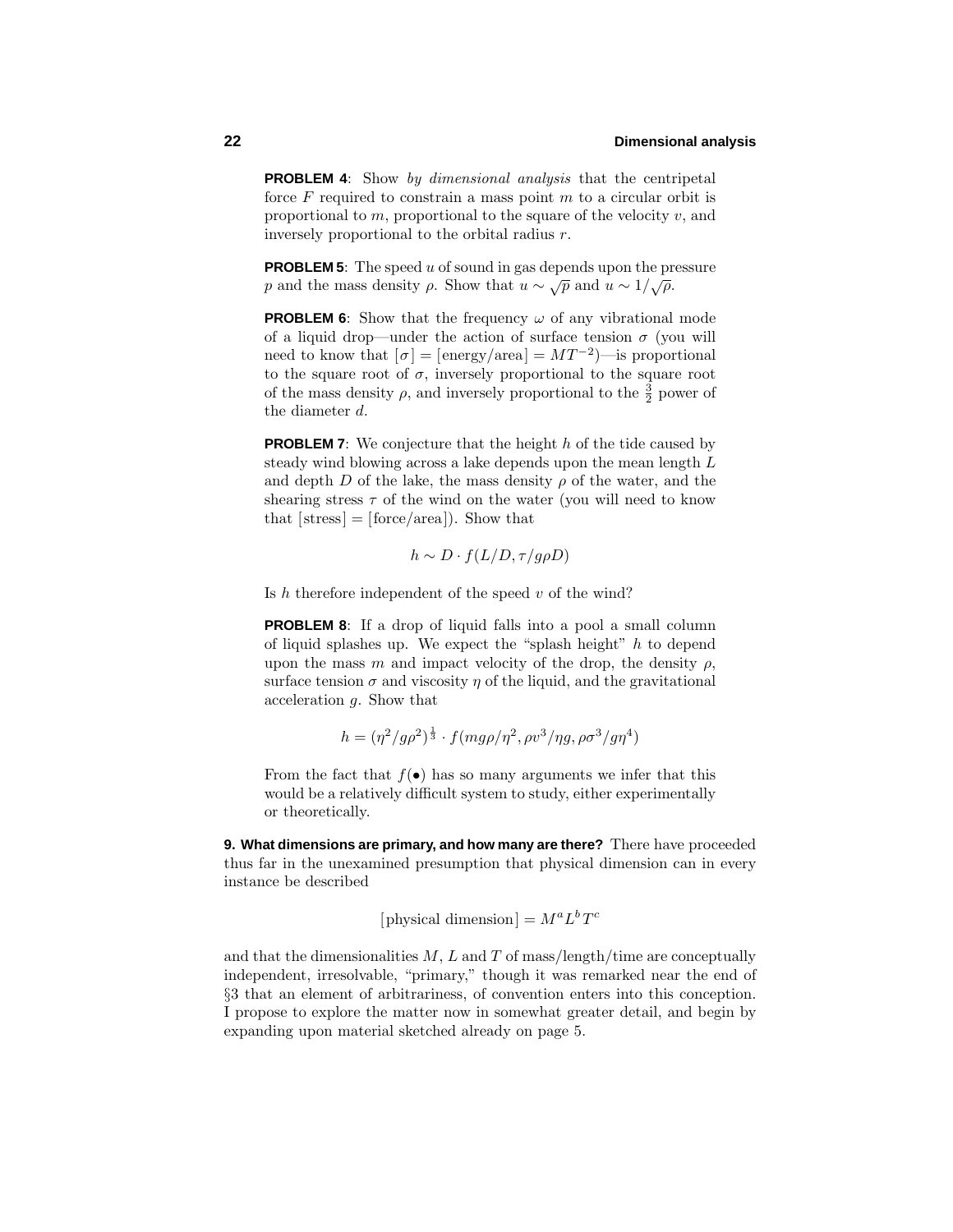# **Primary dimensions 23**

By early in the  $19<sup>th</sup>$  Century equations of the form

$$
F = k \frac{q_1 q_2}{r^2} = \frac{1}{4\pi\epsilon} \frac{q_1 q_2}{r^2}
$$

had entered the literature of physics as descriptions of the electrostatic interaction of a pair of bodies bearing electric charges  $q_1$  and  $q_2$ . Here  $k$ (equivalently  $\epsilon$ ) is a phenomenological constant the value of which depends upon the specific substance (oil, water, air, *...*) in which the charges are immersed. In vacuum (which was at the time a fairly rare and expensive "substance")

$$
F = k_0 \frac{q_1 q_2}{r^2} = \frac{1}{4\pi\epsilon_0} \frac{q_1 q_2}{r^2}
$$

The quantification of charge issued from the quantification of electrical current  $(Coulomb = Ampere \cdot second, in familiar practical units)$ , and the quantification of current was accomplished by an electrochemical procedure (measure the rate at which silver is deposited in a standardized electroplating process). It seemed natural to assign to electric charge its own independent dimension

$$
[\text{charge}] = Q
$$

One then had

$$
[k_0] = M^1 L^3 T^{-2} Q^{-2}
$$
  
= 
$$
[k_{\text{all material substances}}]
$$
 (28)

Eventually it became evident that one might advantageously look upon  $k_0$  as a constant of Nature, and write

$$
k_{\text{material}} = (\text{correction factor}) \cdot k_0
$$

With that realization it became natural to make adjustments (see again page 4) so as to achieve

$$
k_0 = 1 \quad \text{(dimensionless)}
$$

This done, one or another of the heretofore "fundamental dimensions"*M,L,T,Q* has been rendered reduntant with the others. Working from  $(28)$  we acquire<sup>8</sup>

$$
Q = M^{\frac{1}{2}} L^{\frac{3}{2}} T^{-1}
$$

and Coulomb's law becomes

$$
F = \frac{q_1 q_2}{r^2}
$$
  
\n
$$
\downarrow
$$
  
\n
$$
= \frac{1}{4\pi} \frac{q_1 q_2}{r^2}
$$
 in "rationalized" electrostatic units units

<sup>8</sup> It is always easier—and, since it takes two to interact, often more natural to work with *Q*<sup>2</sup> than with *Q*.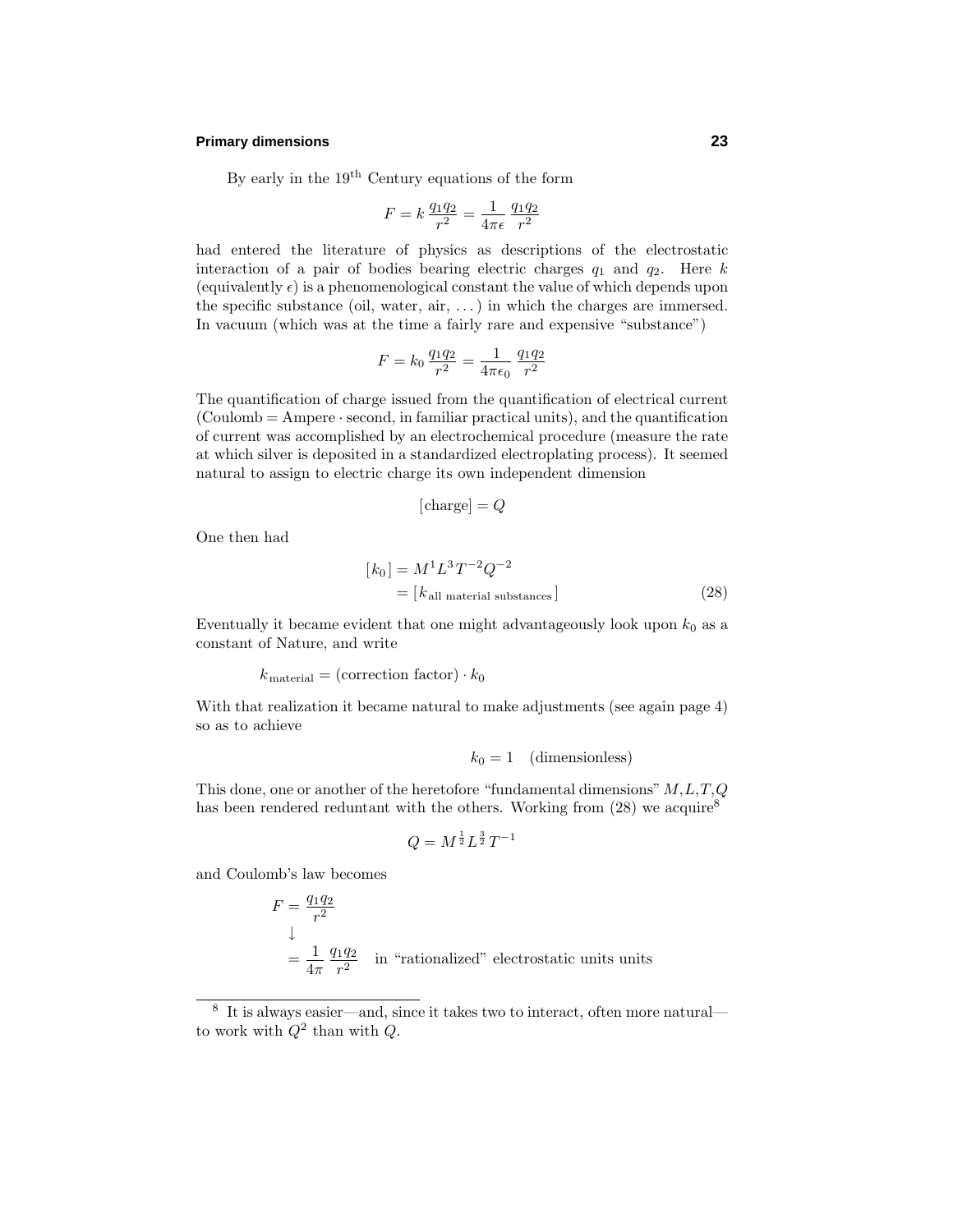That dimensional analysis leads—by different routes—to identical results whether one considers  $\{M, L, T, Q\}$  or  $\{M, L, T\}$  to be "fundamental" is an important point that I illustrate by

**EXAMPLE**: Working from

$$
[electric potential V] = [energy/charge]
$$
\n
$$
[charge] = [d(\text{current})/dt]
$$
\n
$$
[resistance R] = [potential/current]
$$
\n
$$
[inductance L] = [potential/(d(\text{current})/dt)]
$$
\n
$$
= [potential/charge]
$$
\n
$$
[capacitance C] = [charge/potential]
$$

we obtain

$$
[R] = M^{1}L^{2}T^{-1}Q^{-2} = M^{0}L^{-1}T^{0}
$$

$$
[L] = M^{1}L^{2}T^{0}Q^{-2} = M^{0}L^{-1}T^{1}
$$

$$
[C] = M^{-1}L^{-2}T^{2}Q^{2} = M^{0}L^{+1}T^{-1}
$$

Were we to ask, within the  $\{M, L, T, Q\}$  system, for dimensionless products constructable from  $R$ ,  $L$ ,  $C$  and a frequency  $\omega$  we would proceed from  $\omega^{k_1} R^{k_2} L^{k_3} C^{k_4}$  to

$$
\begin{pmatrix} 0 & 1 & 1 & -1 \ 0 & 2 & 2 & -2 \ -1 & -1 & 0 & -2 \ 0 & -2 & -2 & 2 \ \end{pmatrix} \begin{pmatrix} k_1 \ k_2 \ k_3 \ k_4 \end{pmatrix} = \mathbf{0}
$$

whence (with the assistance of *Mathematica*'s NullSpace[etc])

$$
\boldsymbol{k}_1 = \begin{pmatrix} 1 \\ 1 \\ 0 \\ 1 \end{pmatrix}, \qquad \boldsymbol{k}_2 = \begin{pmatrix} 1 \\ -1 \\ 1 \\ 0 \end{pmatrix}
$$

Were we to pose the same question within the  $\{M, L, T\}$  system we would proceed from

$$
\begin{pmatrix} 0 & 0 & 0 & 0 \ 0 & -1 & -1 & 1 \ -1 & 0 & 1 & 1 \ \end{pmatrix} \begin{pmatrix} k_1 \\ k_2 \\ k_3 \\ k_4 \end{pmatrix} = \mathbf{0}
$$

and be led to the same set of *k* -vectors. By either procedure we find

$$
\Pi_1 = \omega RC
$$
,  $\Pi_2 = \frac{\omega L}{R}$ ,  $\Pi_3 = \Pi_1 \Pi_2 = \omega^2 LC$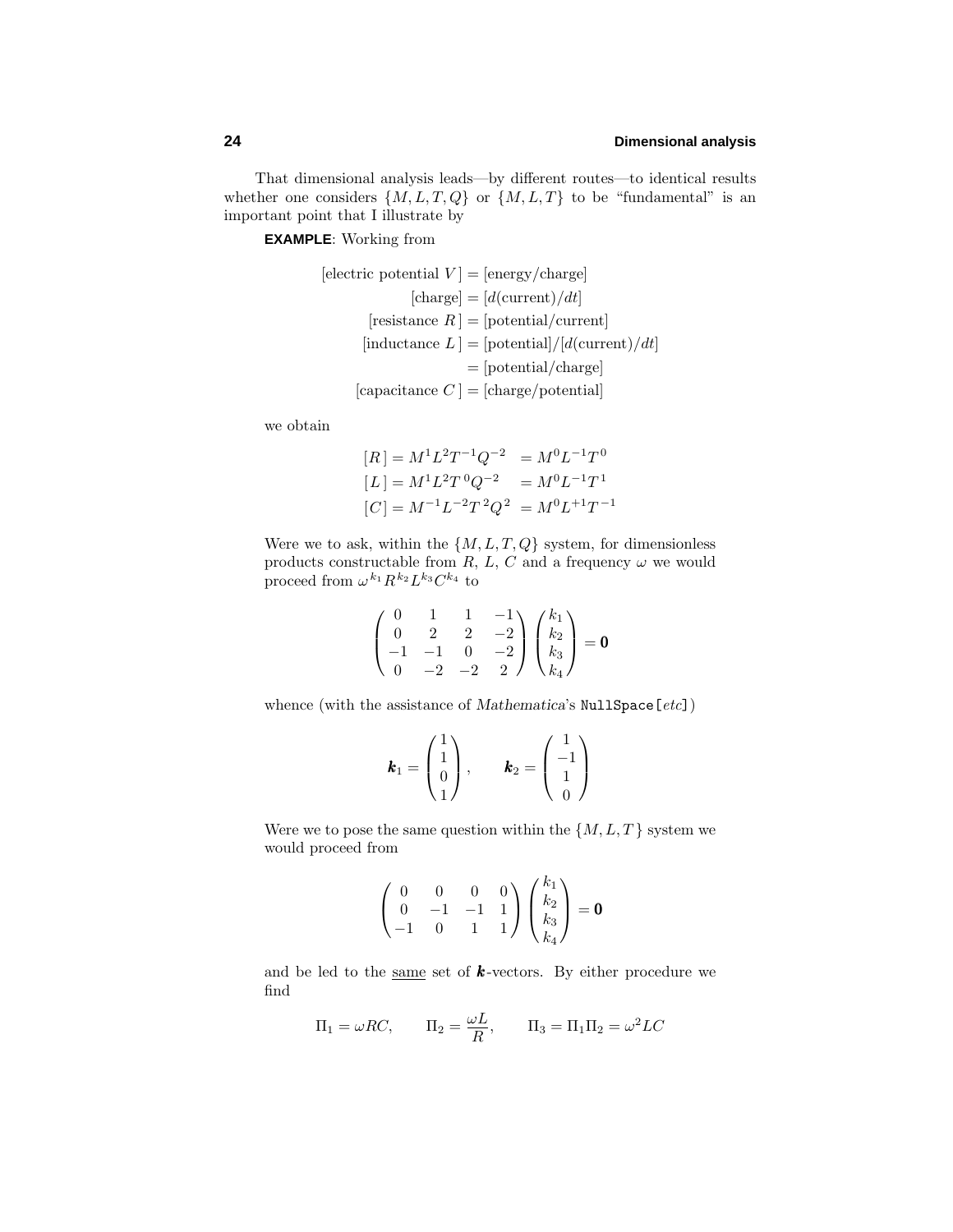# **Primary dimensions 25**

Since it is the resistance *R* that accounts for the dissipation in an *RLC* circuit, we expect on dimensional grounds alone to encounter

| $I(t) = I_0 e^{-t/(RC)}$                       | in a $RC$ circuit |
|------------------------------------------------|-------------------|
| $I(t) = I_0 e^{-t/(L/R)}$                      | in a $RL$ circuit |
| $I(t) = I_0 \cos(t/\sqrt{LC})$ in a LC circuit |                   |

Fundamental to thermodynamics is the concept of **temperature** which, prior to the development of the kinetic theory of gases and of statistical mechanics, appeared to have no relationship to any mechanical concept. It appeared therefore to be natural/necessary to assign to temperature its own autonomous dimension<sup>9</sup>

[temperature 
$$
T
$$
] =  $\theta$ 

But statistical mechanics brought into focus the existence of a dimensioned constant of Nature; namely **Boltzmann's constant** *k*, with the dimension

 $[k] = [energy/temperature]$ 

Because *k* is a universal constant (constant of Nature) we are free to use

$$
\mathfrak{T} \equiv kT
$$
 :  $[\mathfrak{T}] = [\text{mechanical energy}] = ML^2T^{-2}$ 

rather than *T* itself to quantify temperature. The discovered existence of *k* has here been used to contract the system of fudamental dimensions:

$$
\{M, L, T, \theta\} \xrightarrow[k]{}
$$

Contemporary physics supplies also other universal constants; namely  $c, \hbar$ , the quantum of charge *e*, and Newton's *G*, and those permit us to extend the contraction process. For example: relativity recommends that we use

$$
x^0 \equiv ct \quad ; \quad [x^0] = [\text{length}] = L
$$

rather than *t* itself to quantify time. And the definition  $\hbar/mc$  of the **Compton length** recommends that we use

$$
\mu \equiv (c/\hbar)m \quad : \quad [\mu] = L^{-1}
$$

rather than *m* itself to quantify mass. At this point we have achieved

$$
\{M,L,T\} \xrightarrow{\quad \ \ } \{M,L\} \xrightarrow{\quad \ \ } \{L\}
$$

<sup>&</sup>lt;sup>9</sup> Do not confuse the temperature  $T$  with the dimension  $T$  of time.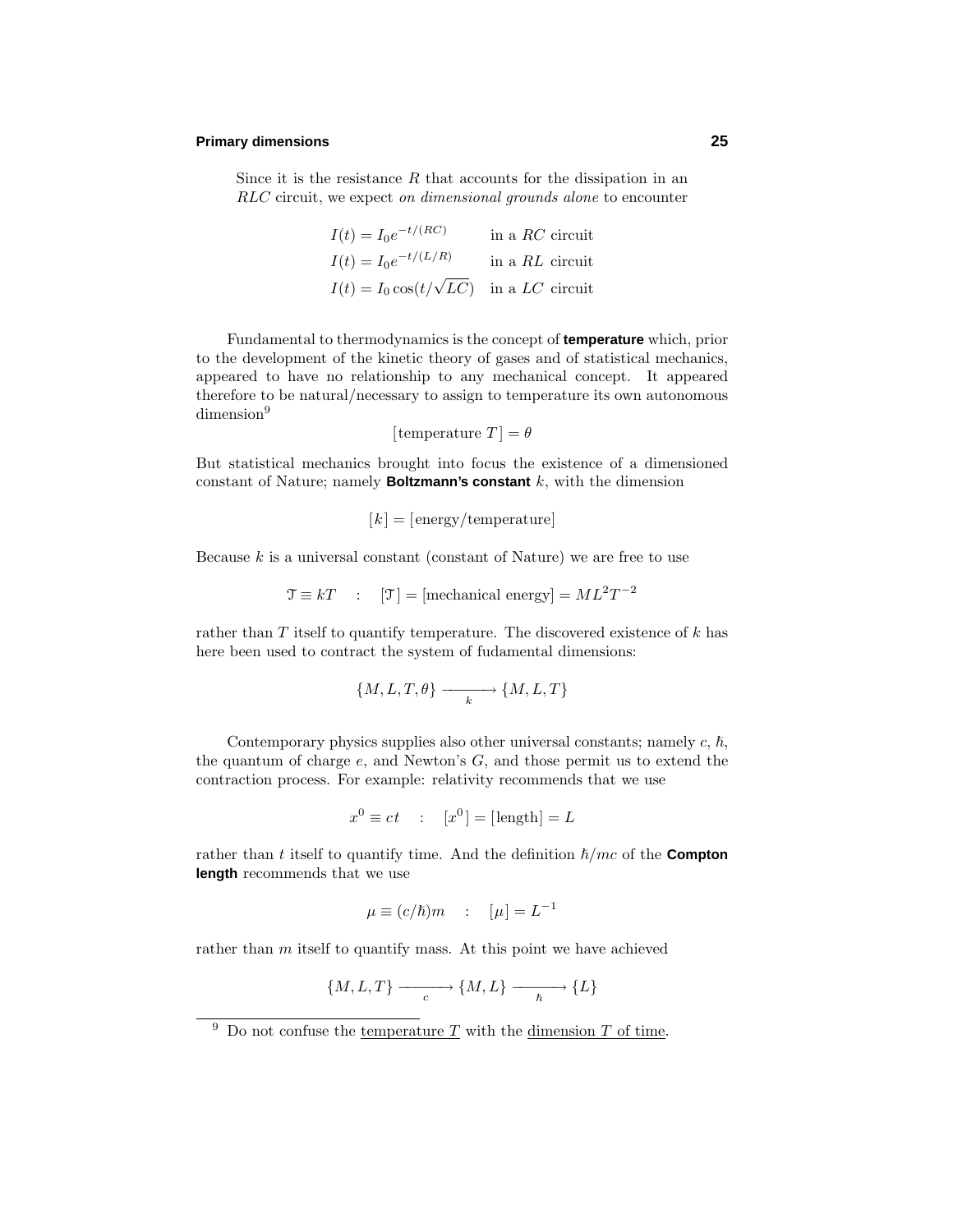Relativistic quantum theory provides no "natural length," so we have come here to the end of the line.<sup>10</sup>

If, however, we were to bring *G* into play then we could use

$$
\ell \equiv \frac{\text{length } x}{\text{Planck length } \sqrt{G\hbar/c^5}} \quad : \quad [\ell] \text{ dimensionless}
$$

rather than *x* itself to quantify length. Were we to adopt such a procedure then all physical variables would be rendered dimensionless, and dimensional considerations would (now in physics as standardly in mathematics) place **no constraint at all** on statements of the form<sup>11</sup>

$$
y = f(x_1, x_2, \ldots, x_n)
$$

The principle of dimensional homogeneity (the Π-theorem (24.2)) has collapsed into useless triviality.

If we abandon reference to *G* (on grounds that gravitational effects are typically irrelevant to the physics of interest, and the Planck length so absurdly small) then we would have

 $[$  every physical variable $] = L^{\text{some power}}$ 

and the argument presented on page 8 would simplify markedly: in place of (14) we have simply

length units  $=$  *B* new length units

If  $[X] = L^b$  then the measured value *x* of *X* then becomes  $\bar{x} = xB^b$ . In place

fine structure constant 
$$
\alpha \equiv \frac{e^2}{\hbar c}
$$
 is **dimensionless**

so  $[e^2]$  is redundant with  $\{[\hbar], [c]\}.$ 

<sup>11</sup> See again equations  $(16) = (24.1)$ .

<sup>&</sup>lt;sup>10</sup> Notice that no use has been or will be made of *e*, for the interesting reason that the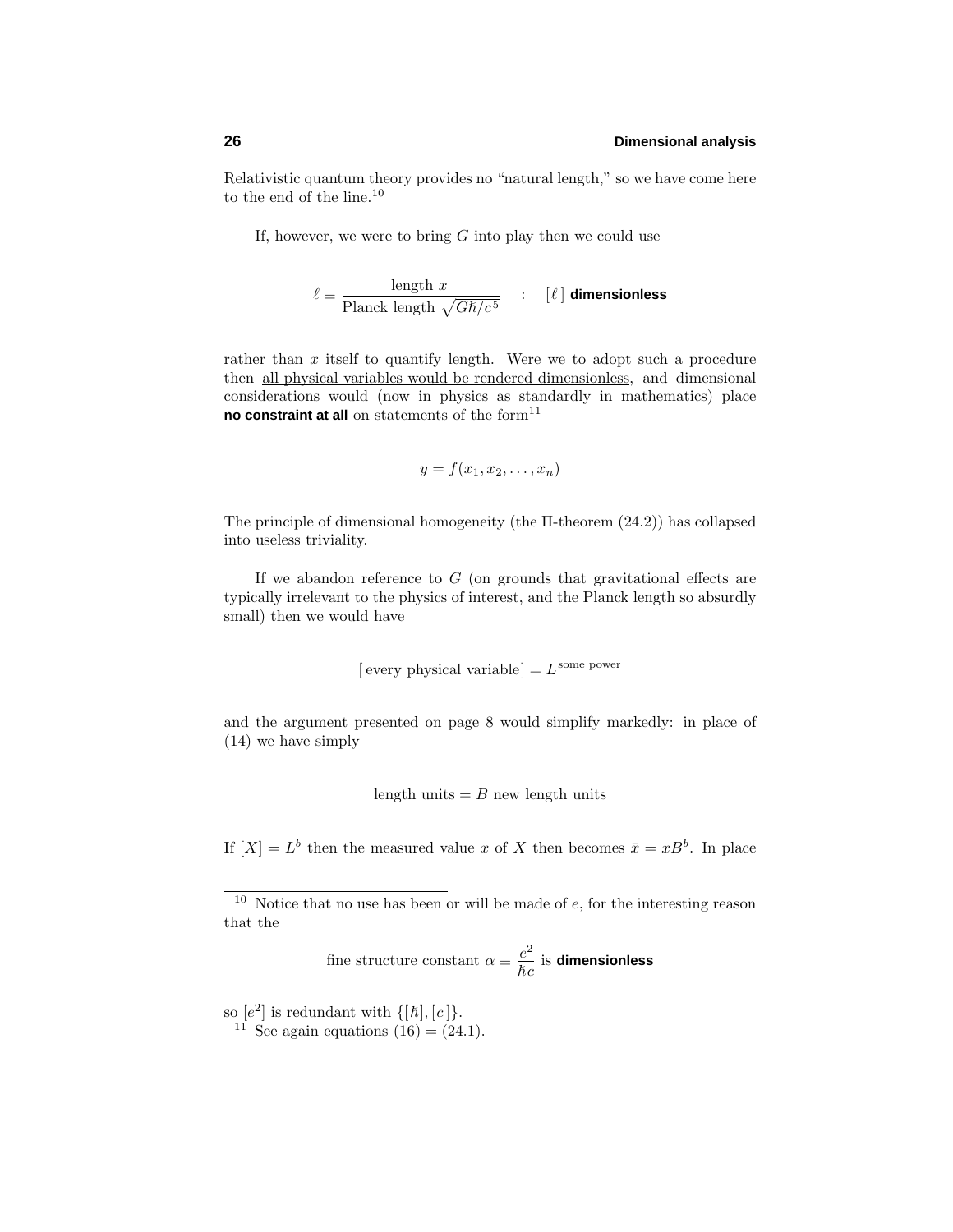#### **Primary dimensions 27**

of (18) we have

$$
y \longmapsto \bar{y} = y B^b \equiv K y
$$

$$
x_1 \longmapsto \bar{x}_1 = x_1 B^{b_1} \equiv K_1 x_1
$$

$$
x_2 \longmapsto \bar{x}_2 = x_2 B^{b_2} \equiv K_2 x_2
$$

$$
\vdots
$$

$$
x_n \longmapsto \bar{x}_n = x_n B^{b_n} \equiv K_n x_n
$$

The statement (19) of the principle of dimensional homogeneity can now be notated

$$
B^{b}f(x_{1}, x_{2}, \ldots x_{n}) = f(B^{b_{1}}x_{1}, B^{b_{2}}x_{2}, \ldots, B^{b_{n}}x_{n})
$$

If—following in the footsteps of Euler—we differentiate with respect to *B* and then set  $B = 1$  we obtain

$$
b \cdot f(x_1, x_2, \dots x_n) = \left\{ b_1 x_1 \frac{\partial}{\partial x_1} + b_2 x_2 \frac{\partial}{\partial x_2} + \dots + b_n x_n \frac{\partial}{\partial x_n} \right\} f(x_1, x_2, \dots x_n)
$$

And if, in particular,  $y = x_1^{k_1} x_2^{k_2} \cdots x_2^{k_2}$  then we must have (compare (20.2))

 $b_1k_1 + b_2k_2 + \cdots + b_nk_n = b$ 

which imposes only a single condition on the exponents  $\{k_1, k_2, \ldots, k_n\}$ .

**SIMPLE PENDULUM REVISITED ONCE AGAIN:** Proceeding once again from the conjecture that it is possible to write

period = (mass of bob)<sup>k<sub>1</sub></sup> · (length of rod)<sup>k<sub>2</sub></sup> · 
$$
(g)
$$
<sup>k<sub>3</sub></sup>

we have

$$
L^1 = L^{-k_1} L^{k_2} L^{-k_3}
$$

giving

$$
1 + k_1 - k_2 + k_3 = 0
$$

whence—for all  $\{k_1, k_3\}$ —

period =  $(\text{mass of bob})^{k_1} \cdot (\text{length of rod})^{1+k_1+k_3} \cdot (g)^{k_3}$ 

We do recover the familiar result if we set  $k_1 = 0$  and  $k_3 = -\frac{1}{2}$  but now have no particular reason to do so!

Evidently dimensional analysis becomes a weaker and ever weaker tool as the size of the system of "fundamental dimensions" is progressively contracted. Which is counterintuitive, for it is the advance of physics—the discovery of fundamental relations<sup>12</sup> and of universal constants—that fuels that contraction.

<sup>&</sup>lt;sup>12</sup> Think of  $F = ma$ , which declares measurements performed with spring scales to be redundant with measurements performed with measuring rods and clocks.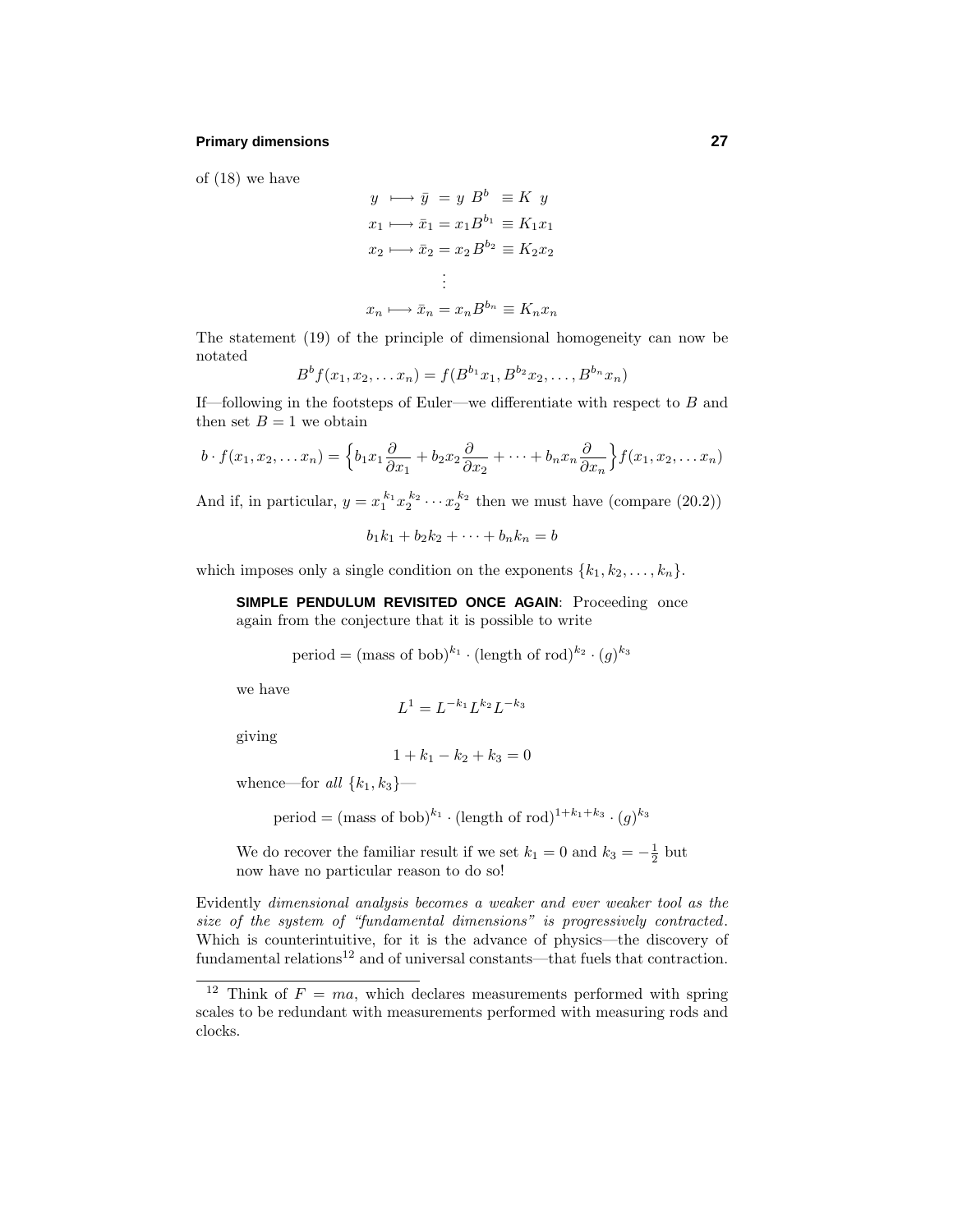**10. Application of dimensional analysis to the design of models.** The engineers and physicists responsible for the design of large/complex/expensive structures (boat hulls, air frames, bridges, telescope and accelerator components) often study scaled-down **dynamical models**<sup>13</sup> to gain confidence in and to fine-tune their designs. It is, however, intuitively evident that cinematic footage of a toy forest fire, or a toy storm at sea, will not look convincingly like the real thing, but becomes somewhat more convincing when projected in slow motion. It is not immediately obvious what real-world information can be inferred from study of (say) the drag on toy models of ships. And it would clearly be frivolous to contemplate construction of a functional ten-meter model of the sun. Or of a galaxy. Or—to compound the absurdity—of a hydrogen atom! Clearly, the design of informative models is subject to some severe constraints-in-principle. Historically, it was a desire to clarify the source of those constraints—to construct of an orderly "theory of models"—that served as the primary motivation for the *invention* of dimensional analysis.<sup>14</sup> I will illustrate the points at issue by discussion of a realistic

$$
drag D = f(v, \ell, \eta, \rho, g)
$$

where  $v$  refers to the yacht's speed,  $\ell$  to its characteristic length, *η* to the viscosity of water, *ρ* to the density of water, and *g* enters because the yacht produces a wake that undulates energetically in the earth's gravitational field. Arguing as on page 20, we have

$$
[D] = M^{1}L^{1}T^{-2}
$$

$$
[v] = M^{0}L^{1}T^{-1}
$$

$$
[\ell] = M^{0}L^{1}T^{0}
$$

$$
[\eta] = M^{1}L^{-1}T^{-1}
$$

$$
[\rho] = M^{1}L^{-3}T^{0}
$$

$$
[g] = M^{0}L^{-1}T^{-2}
$$

and from the requirement that  $D^{k_1}v^{k_2}\ell^{k_3}\eta^{k_4}\rho^{k_5}q^{k_6}$  be dimensionless

DRAG ON A YACHT Our assignment is to determine how hullshape affects the drag on a 20-meter yacht. This we propose to do by measuring the drag on one-meter models of similar shape and mass distribution. We expect that detailed dynamical analysis (if it could be carried out) would culminate in a formula of the form

 $13$  Architects also construct *static* models to study æsthetic aspects of their designs, which is quite a different matter.

<sup>14</sup> This effort seems to have originated with Maxwell ("On the mathematical classification of physical quantities," Proc. London Math. Soc. **3**, 224 (1871)), but see also the papers by Lord Rayleigh and E. Buckingham cited previously.<sup>5</sup>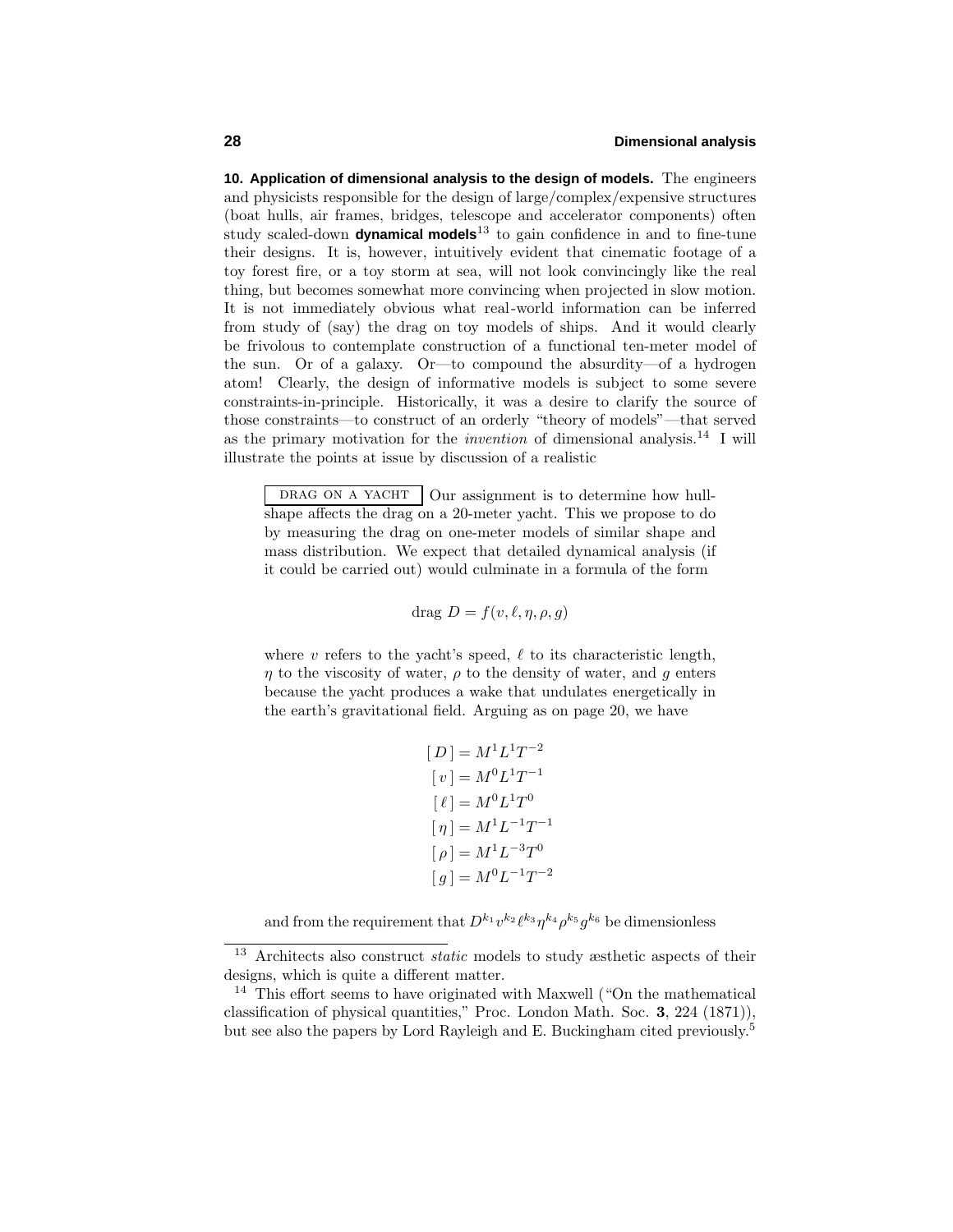# **Principle of similitude 29**

we are to write

$$
\begin{pmatrix}\n1 & 0 & 0 & 1 & 1 & 0 \\
1 & 1 & 1 & -1 & -3 & 1 \\
-2 & -1 & 0 & -1 & 0 & -2\n\end{pmatrix}\n\begin{pmatrix}\nk_1 \\
k_2 \\
k_3 \\
k_4 \\
k_5 \\
k_6\n\end{pmatrix} = \begin{pmatrix}\n0 \\
0 \\
0 \\
0\n\end{pmatrix}
$$

and thus (with the assistance again of *Mathematica*'s NullSpace command) to the construction of dimensionless expressions

$$
\Pi_1 = \frac{D}{\rho v^2 \ell^2}
$$

$$
\Pi_2 \equiv \text{Reynolds' number } R = \frac{v\ell \rho}{\eta}
$$

$$
\Pi_3 \equiv \text{Froud number } F = \frac{v^2}{g\ell}
$$

We expect therefore to have

$$
D = \rho v^2 \ell^2 \cdot f(R, F)
$$

The physical argument that leads from hull-shape to the specific design of  $f(\bullet, \bullet)$ , but we can proceed without that information on strength of the **assumption** that the function in question pertains to all hulls of the same shape, irrespective of size.<sup>15</sup> Let numbers  $\{D, v, \ell, \eta, \rho, g\}$  refer to the yacht, and (in the same units) numbers

$$
D' = K_D \cdot D
$$
  
\n
$$
v' = K_v \cdot v
$$
  
\n
$$
\ell' = K_{\ell} \cdot \ell \quad : \quad \text{we have agreed to set } K_{\ell} = \frac{1}{20}
$$
  
\n
$$
\eta' = K_{\eta} \cdot \eta
$$
  
\n
$$
\rho' = K_{\rho} \cdot \rho
$$
  
\n
$$
g' = K_g \cdot g
$$

refer to the model. If the model is to mimic the behavior of the full scale yacht then

$$
\Pi_1' = \frac{K_D}{K_\rho (K_v)^2 (K_\ell)^2} \cdot \Pi_1 \text{ must } = \Pi_1
$$
  

$$
R' = \frac{K_v K_\ell K_\rho}{K_\eta} \cdot R \qquad \text{must } = R
$$
  

$$
F' = \frac{(K_v)^2}{K_g K_\ell} \cdot F \qquad \text{must } = F
$$

<sup>&</sup>lt;sup>15</sup> This assumption cannot be maintained under all possible circumstances: for miniature hulls we expect surface tension—of which we have taken no account—to contribute importantly to drag.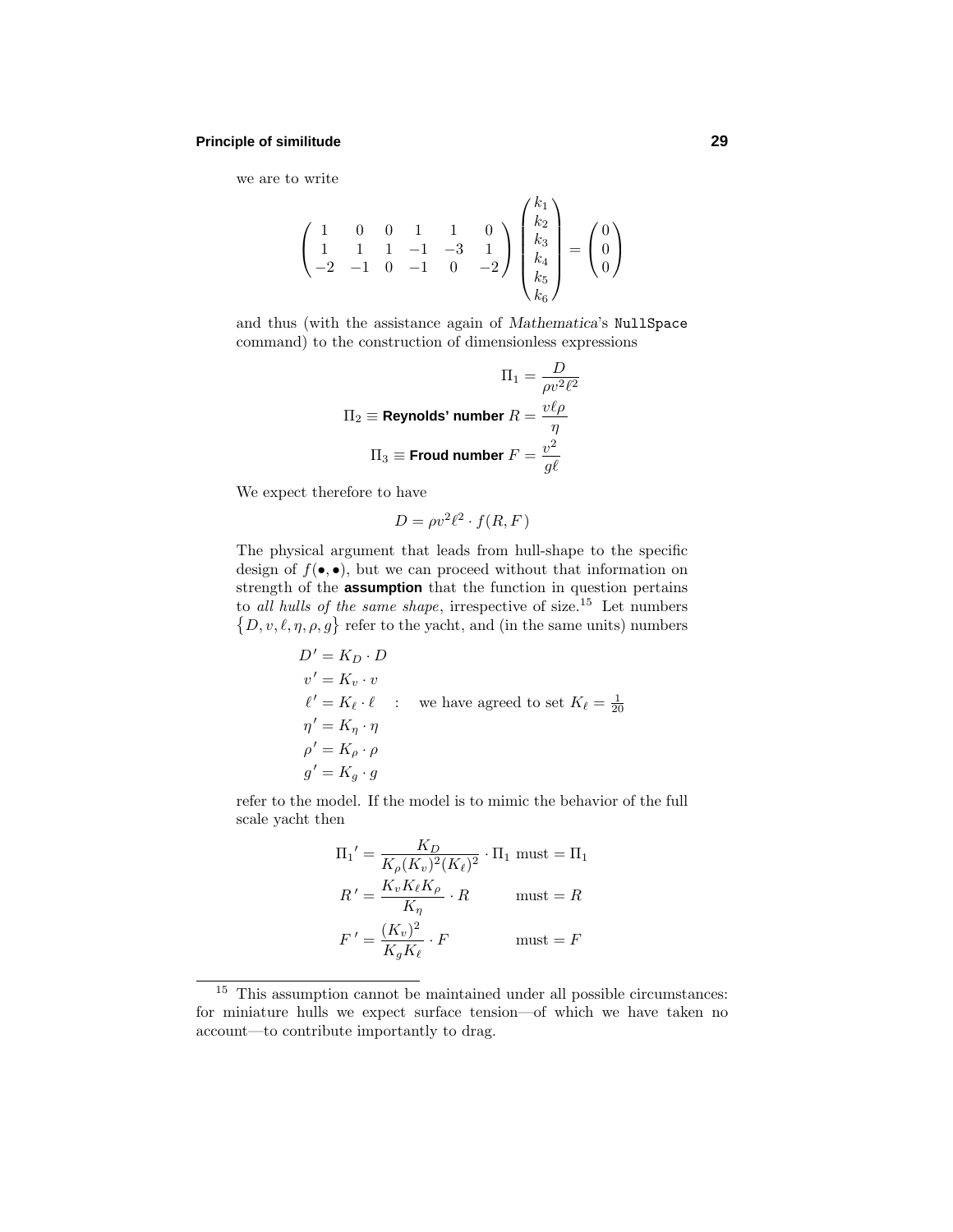If both yacht and model float in water, and experience the same gravity, then necessarily  $K_{\eta} = K_{\rho} = K_{g} = 1$ , and we must have

$$
K_D = (K_v K_\ell)^2, \quad K_v K_\ell = 1 \quad \text{and} \quad K_v^2 = K_\ell
$$

which taken together imply  $K_v = K_\ell = K_D = 1$ : the model must be the same size as the yacht itself! But if the hull-shape is designed to minimized the effect of viscosity then we can drop the second condition, and obtain

$$
K_v = (K_\ell)^{\frac{1}{2}}
$$
  

$$
K_D = (K_\ell)^3
$$

If  $K_{\ell} = \frac{1}{20}$  then the model should be propelled at 22\% of the intended speed of the yacht, and the measured drag will have to be multiplied by 8000 to give the predicted drag on the yacht. If, on the other hand, wake production is negligible (as it is for submarines) then we can drop the third condition, and obtain

$$
K_v = (K_\ell)^{-1}
$$
  

$$
K_D = 1
$$

The model, if propelled at 20 times the intended speed of the yacht (submarine), will experience the same drag as the full-scale vessel (but not really, for we have taken no account of turbulence).

$$
\Pi = Rme^2/\hbar^2
$$

One therefore expects to have

Bohr radius 
$$
R = \frac{\hbar^2}{me^2} \approx 0.529189379 \times 10^{-10} \,\mathrm{m}
$$

To make an enlarged functional model of the hydrogen atom one has—since  $e^2$  and  $\hbar$  are unalterable constants of Nature—no alternative but to proceed  $m \to m' = K_m \cdot m \ll m$ . But that is impossible, since Nature provides no charged particle less massive than an electron.

models of hydrogen atoms A good approximation to the physically correct theory of atoms arises when one looks quantum mechanically  $(h)$  to the electromagnetic interaction  $(e^2)$  of electrons with one another and with the much more massive nucleus. In the simplest instance one has the hydrogen atom, with its single electron. Let *R*—call it the "Bohr radius"—refer to the natural "atomic length.". From  $\{R, m, e^2, \hbar\}$  one can assemble but a single dimensionless expression; namely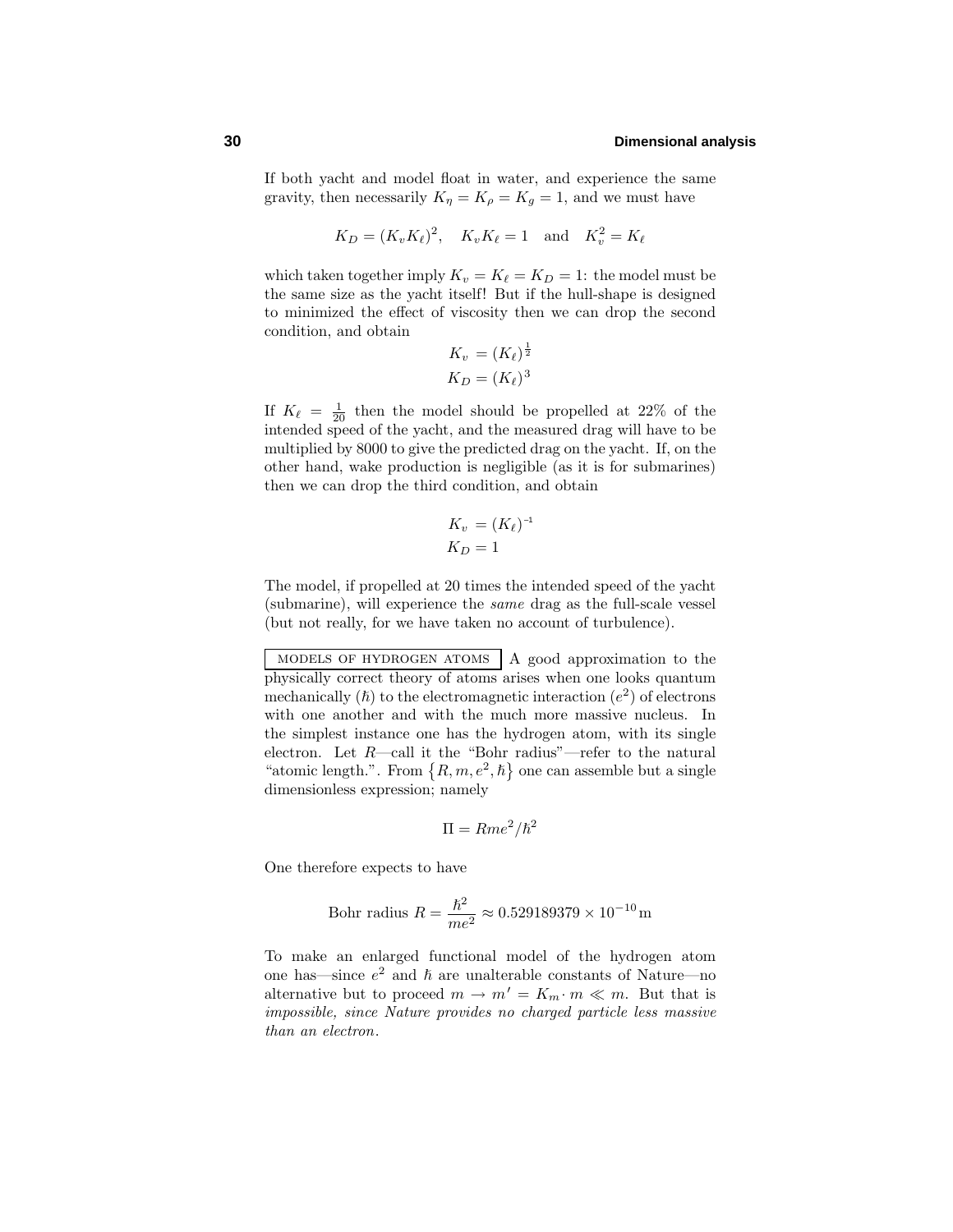# **Biomechanical consequences of scale 31**

One can draw several general lessons from the preceding examples:

- It is sometimes **not possible** to dilate variables/parameters in such a way as to preserve the values of all the independent dimensionless expressions  $\{\Pi_1, \Pi_2, \ldots, \Pi_q\}$ . One has then to abandon the least important of the  $\Pi$ 's, and to make do with approximate models.
- The intrusion of natural constants  $(c, e^2, k, \hbar, G,$  particle masses, mole numbers) into the construction of  $\{\Pi_1, \Pi_2, \ldots, \Pi_q\}$  tends—since natural constants are not susceptible to adjustment—to inhibit the construction of models. This is a difficulty confronted more often by physicists (who for this reason cannot expect to construct functional scale models of the sun) than by engineers, whose equations seldom contain natural constants.
- The equations of interest to engineers do, on the other hand, make frequent reference to the properties of materials (density, surface tension, elastic moduli, conductivity, etc.) and in Nature's Stockroom the variability of those is in most instances severely limited. It would, for instance, be frivolous to ask the model maker to use a material that is ten times denser than iron, but one fifth as stiff!

**11. Some illustrative biomechanical consequences of scale.<sup>16</sup> Let**  $\ell$  **refer to the** characteristic length of an animal—an animal, let us say, with legs. Specifically, we might set

$$
\ell = \text{[volume of an equivalent mass of water]}^{\frac{1}{3}}
$$

We are informed that the largest blue whale (the largest animal that has ever lived, so far as is known) is about  $10^{21}$  times more massive tahn the smallest microbe, which suggests that  $\ell_{\text{max}} \approx 10^7 \ell_{\text{min}}$ . But the creatures at those extremes both live (leglessly) in aquatic environments, and the smallest swimmers inhabit a world that is—for reasons that I will have occasion to explore<sup>17</sup>—profoundly unlike that experienced by the terrestrial creatures to which we have agreed to restrict our attention. For the latter we expect to have something like

 $\ell_{\text{terrestrial max}} \approx 1 \,\text{m} \approx 10^4 \ell_{\text{terrestrial max}}$ 

We expect the rate at which a terrestrial creature can unload metabolically generated heat to be roughly proportional to its surface area; *i.e.*, to go as  $\ell^2$ . Relatedly, we expect the rate at which such a creature can take in oxygen to be proportional to the surface area of its lungs: to go again as  $\ell^2$ . And we expect its strength to be proportional to the cross sections of its bones and muscles:  $\ell^2$  again. For all these reasons we expect large creatures to be relatively less

<sup>&</sup>lt;sup>16</sup> The following discussion draws heavily upon material presented in Chapter 1 of J. Maynard Smith, *Mathematical Ideas in Biology*  $(1971)$  and in the wonderfully detailed and beautifully illustrated monograph On Size and Life, by Thomas A. McMahon & John Tyler Bonner  $(1983)$ .

<sup>&</sup>lt;sup>17</sup> In the meantime, see E. M. Purcell's classic "Life at small Reynolds" numbers," AJP **45**, 3 (1977).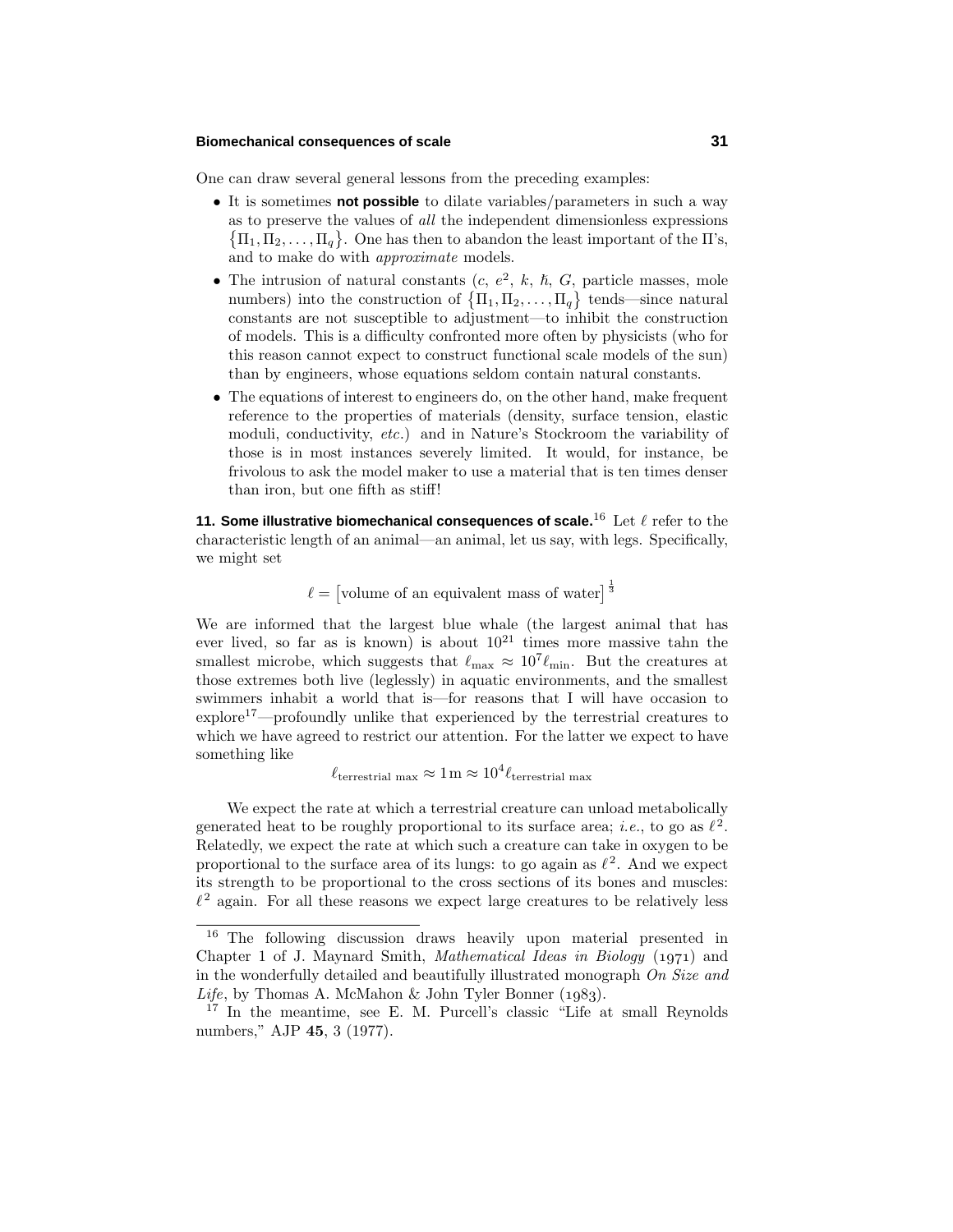powerful, less strong. We expect smaller creatures to have relatively more slender legs, lighter musculature. We are not surprised that ants can lift many times their own weight, while horses can carry only a fraction of their weight.

Look to the maximal running speed of animals with legs. Working from

$$
power = (force) \cdot (velocity)
$$

and taking force to be determined by the maximal strength of bones and muscles, we obtain

 $\ell^2$  ∼  $\ell^2$ *v* 

and conclude that in leading approximation all animals have the same top speed. This surprising conclusion is borne out for animals sized between rabbits and horses. The refined problem would be to explain why both elephants and bugs run more slowly than cheetahs (though in terms of body length per unit time many bugs are much *faster* than cheetahs!).

When running uphill an animal must do work agtainst the gravitational field at a rate proportional to

$$
(\text{mass}) \cdot g \cdot v \sim \ell^3 v
$$

When set equal to the available power this gives

$$
v_{\text{max uphill}} \sim 1/v
$$

This conclusion is supported by the facts: hills up which horses are obliged to walk are hills up which little dogs are able to run.

Because the volume of the metabolic fuel containers (stomach and lungs) increases as  $\ell^3$  while the metabolic rate of energy production (power) increases less rapidly (as  $\ell^2$ ), we expect larger animals to be able to work longer between meals, and larger aquatic mammals to be able to dive relatively deeper.

Look to FIGURE 1. The jumper invests energy  $W = (\text{force}) \cdot d \sim \ell^2 \cdot \ell^1$  in executing its jump, and rises to a height given by  $h = W/mq \sim \ell^2 \cdot \ell^2 / \ell^3 = \ell^0$ . Thus are we led to expect all animals to jump to roughly the same height, fleas to be able to jump as high as dogs, dogs as high as kangaroos.

Many animals adjust their gait when they want to go faster, or faster still, adopting modes of locomotion in which their feet spend progressively less time on the ground, more time off the ground. Defining the "jumpiness" *J* by

$$
J \equiv \frac{\text{air time}}{\text{ground time}}
$$

he is able to show that in leading approximation one might expect to have

$$
\frac{\text{ground time} + \text{air time}}{\text{ground time}} = 1 + J \sim v^2/\ell
$$

which gets larger as the the speed  $v$  increases, smaller as the animal gets larger, in qualitative conformity with the familiar facts (think of rabbits, human runners, horses, elephants).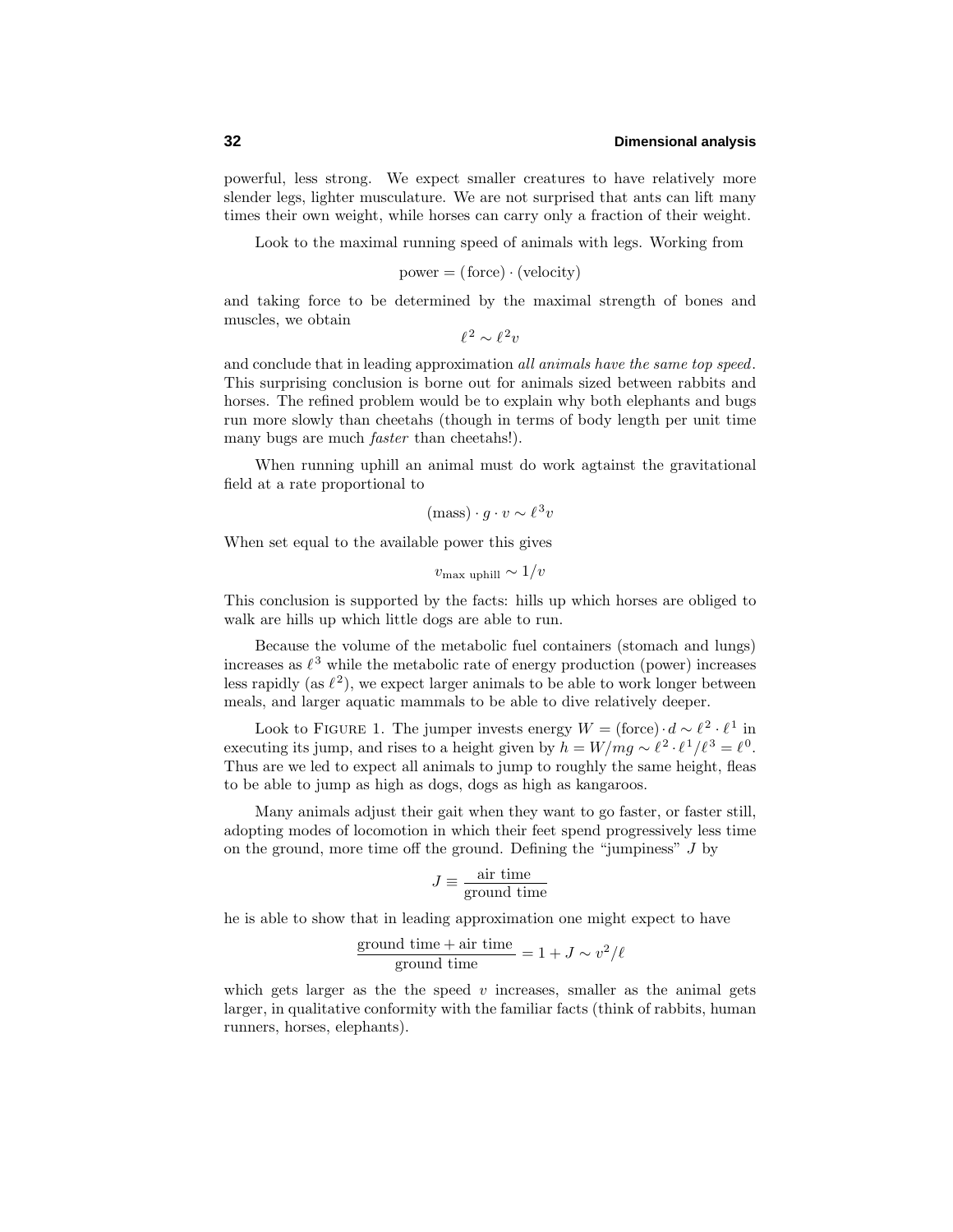

FIGURE 1: The figure, read from left to right, shows a jumper in full prepatory crouch; the jumper with legs fully extended; the jumper at the top of its leap. The figure has been adapted from  $FIGURE 5$  in J. Maynard Smith's little monograph.<sup>16</sup>

**PROBLEM 9:** Argue why it is that sufficiently small animals are able to walk up walls and across the ceiling.

**PROBLEM 10**: Argue why it is that heart rate can be expected to decrease with increasing size.

**12. Life at small Reynolds number.** We learned from Newton that—contrary to what Aristotle imagined to be the case—force is required to *accelerate* objects that move in empty space, but no force is required to maintain uniform motion. But steady velocity-dependent force is required to maintain the steady motion of an object in a fluid environment, even the absence of viscosity effects. For this reason: massive fluid elements must be accelerated to "get out of the way," to create a co-moving cavity. In this respect, particle dynamics within a fluid appears on its face to be more Aristotelian than Newtonian.

Thee viscosity-independent force in question is called the "inertial force," and by dimensional analysis we expect to have

 $F_{\rm inertial} = ({\rm geometrical~factor}) \cdot (\rho \ell^3) (v^2/\ell) \sim \rho v^2 \ell^2$ 

where  $\rho$  refers to the density of the fluid,  $\ell$  to a length characteristic of the object, and the "geometrical factor" refers in a complicated way to its shape.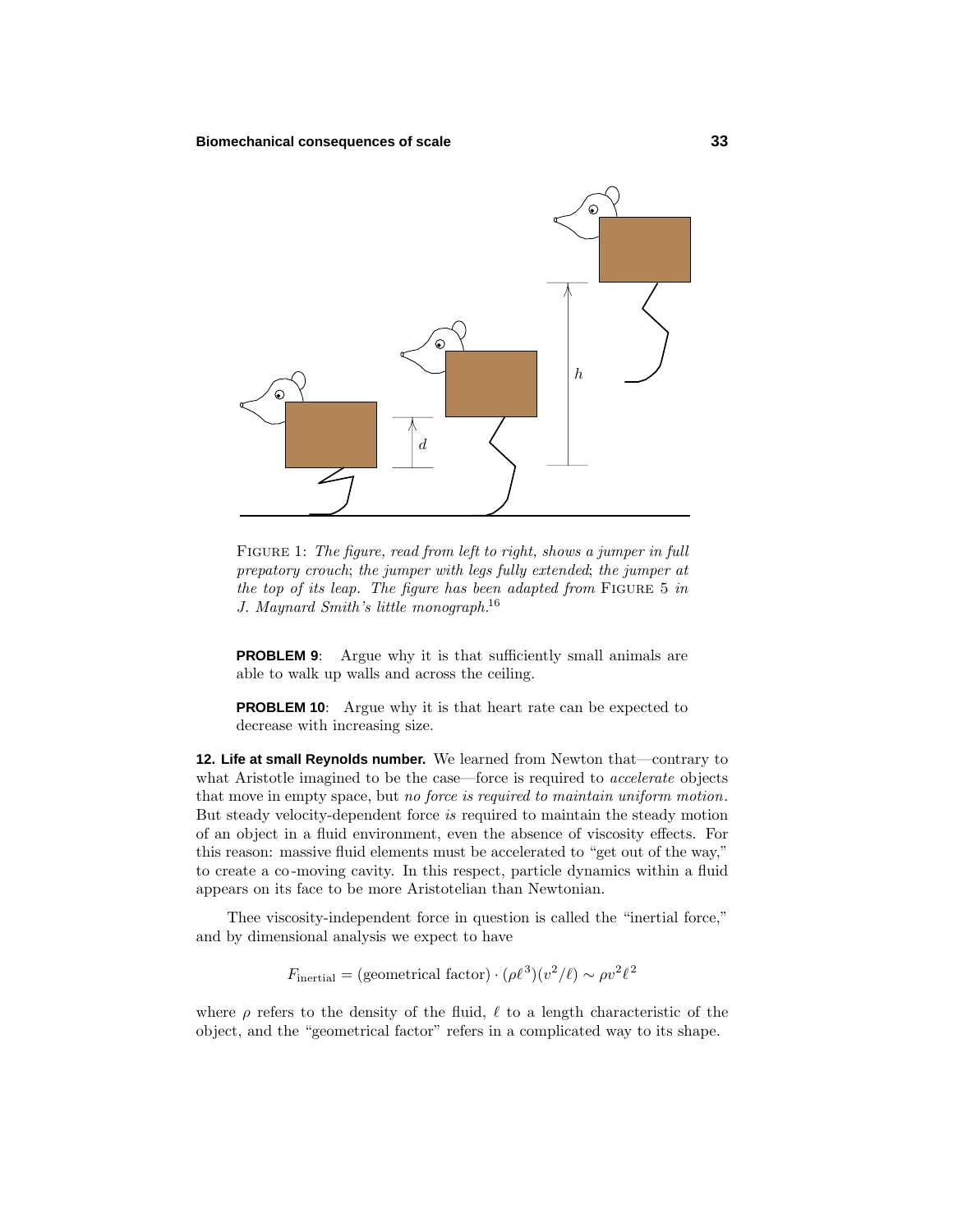Viscosity is defined by an operational procedure (see again pages  $19 \& 20$ ) that entails  $[\eta^2] = M^2 L^{-2} T^{-2} = (ML^{-3})(MLT^{-2}) = [\text{density}]\cdot[\text{force}]$  so we expect to have

$$
F_{\rm viscous} = (\text{geometrical factor}) \cdot \eta^2 / \rho
$$

Therefore

$$
\frac{F_{\text{inertial}}}{F_{\text{viscous}}} \sim \frac{\rho^2 v^2 \ell^2}{\eta^2} = (\text{Reynolds number } R)^2
$$

which is to say<sup>18</sup>

$$
R \sim \sqrt{\frac{F_{\rm inertial}}{F_{\rm viscous}}}
$$

Viscosity  $\eta$  and density  $\rho$  both refer to properties of the fluid. In practice it often proves convenient to work instead with a single conflated parameter called the "kinematic viscosity"

$$
\nu = \eta/\rho
$$

which has the dimensionality of area/time. In this notation Reynolds' number becomes

 $R = \ell v / \nu$ 

For water

$$
\nu_{\text{water}} \approx 10^{-2} \,\text{cm}^2/\text{sec}
$$

For a swimming person we might reasonably set  $\ell \approx 50 \text{ cm}$  (the diameter of a 144-pound sphere of water) and  $v \approx 100 \text{ cm/sec}$ , which would give

 $R_{\text{swimmer}} \approx 5 \times 10^5$ 

For a guppy we might take  $\ell \approx 5 \times 10^{-1}$  cm and  $v \approx 10$  cm/sec, giving

$$
R_{\text{guppy}} \approx 5 \times 10^2
$$

For a microbe it is, according to Purcell,<sup>17</sup> reasonable to set  $\ell \approx 10^{-4}\,\mathrm{cm}$  (one micron) and  $v \approx 3 \times 10^{-3}$  cm/sec, which give

$$
R_{\text{microbe}} \approx 3 \times 10^{-5}
$$

If the force that is propelling an object through a viscous fluid is suddenly turned off, and if also  $R \ll 1$ , then we can on dimensional grounds expect the object to come to rest with a characteristic

stopping time 
$$
\sim \tau \equiv \ell^2/\nu = R\ell/v
$$

and during that time to travel a characteristic

stopping distance 
$$
\sim \sigma \equiv v\tau = R\ell
$$

<sup>18</sup> I cannot account for the fact that many/most authors—including Purcell neglect to include the  $\sqrt{\ }$ .